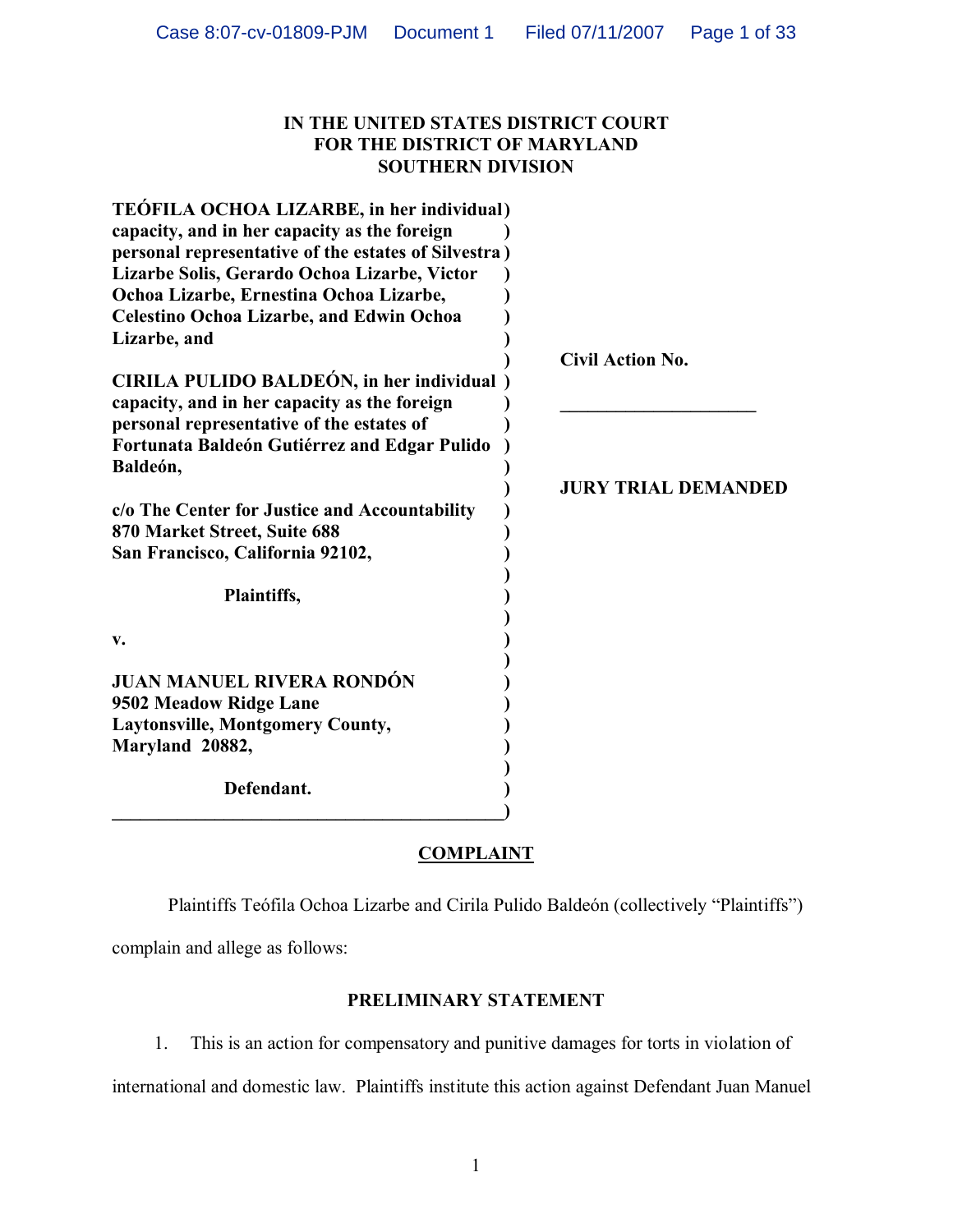Rivera Rondón ("Defendant Rivera Rondón") for his responsibility for the extrajudicial killings of Silvestra Lizarbe Solis, Gerardo Ochoa Lizarbe, Victor Ochoa Lizarbe, Ernestina Ochoa Lizarbe, Celestino Ochoa Lizarbe, Edwin Ochoa Lizarbe, Fortunata Baldeón Gutiérrez and Edgar Pulido Baldeón (collectively "Decedents"), on or about August 14, 1985, in the Accomarca district of Peru, in what became known as the Accomarca Massacre. Plaintiffs bring claims of torture, war crimes and crimes against humanity for their own mental pain and suffering in witnessing the Accomarca Massacre. Plaintiffs also bring claims of torture, war crimes and crimes against humanity on behalf of their decedent relatives.

2. Plaintiffs allege that Defendant Rivera Rondón engaged in a joint criminal enterprise with, conspired with, and/or aided and abetted officers and soldiers in the Peruvian Army ("Peruvian Army") who carried out the Accomarca Massacre, as well as officers in the Peruvian Army who planned the military operation, to commit extrajudicial killings, torture, war crimes and crimes against humanity. Accordingly, Plaintiffs assert that Defendant Rivera Rondón is liable under domestic and international law for the injuries, pain and suffering they and their decedent relatives endured.

#### **JURISDICTION AND VENUE**

3. Plaintiffs allege that Defendant Rivera Rondón is liable for extrajudicial killing and torture as defined by the Torture Victim Protection Act, Pub. L. No. 102-256, 106 Stat. 73 (1992) (codified at 28 U.S.C. §1350 note). Plaintiffs further allege that Defendant Rivera Rondón is liable for extrajudicial killing, torture, war crimes and crimes against humanity in violation of the law of nations. Accordingly, this Court has jurisdiction over this action based on the Alien Tort Statute, 28 U.S.C. §1350, and 28 U.S.C. §1331.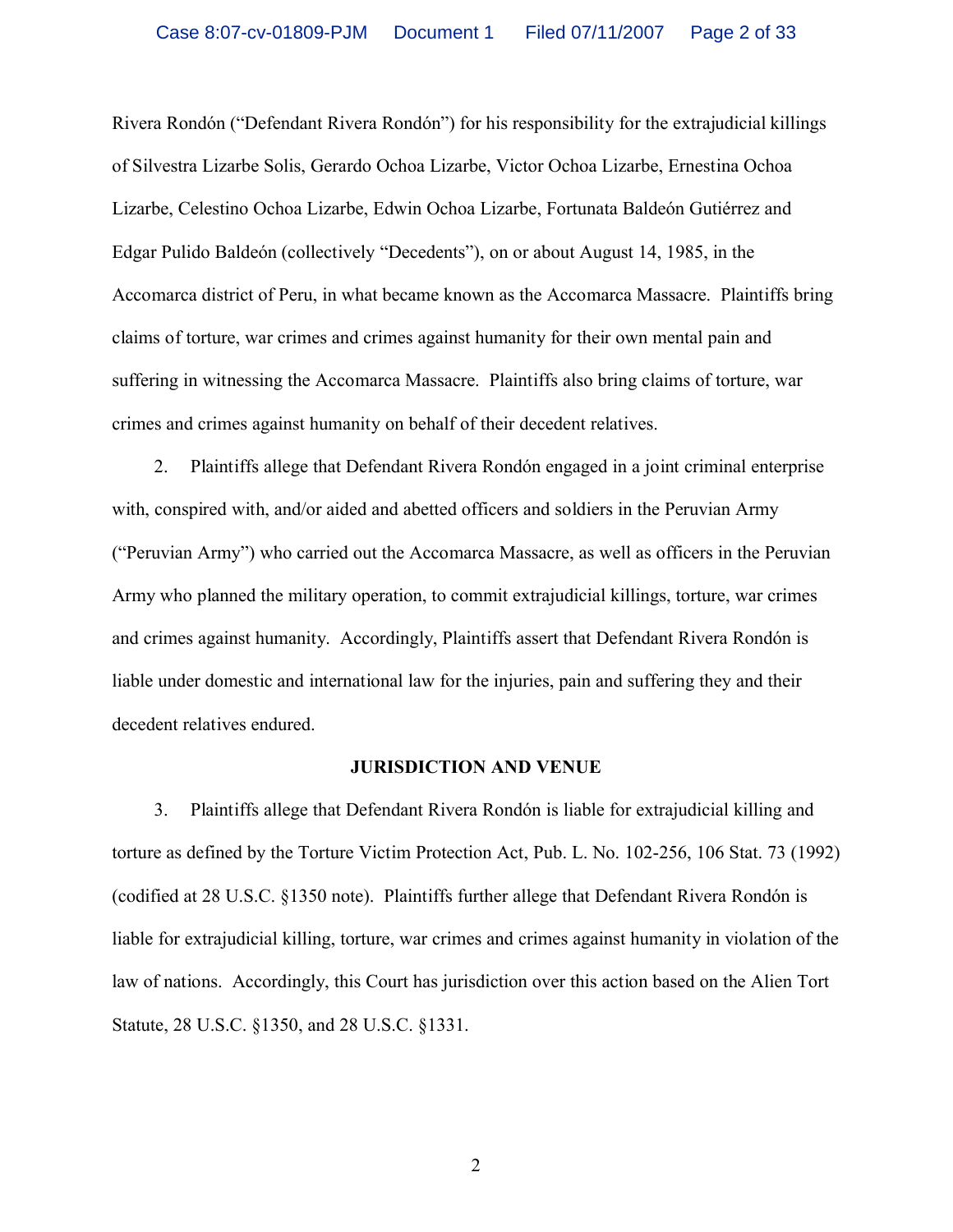4. On information and belief, Defendant Rivera Rondón is a citizen of Peru, and his permanent residence is in Montgomery County, Maryland. Therefore venue is proper in the United States District Court for the District of Maryland pursuant to 28 U.S.C. § 1391(b) or (d).

### **PARTIES**

## *Defendant Rivera Rondón*

5. Defendant Rivera Rondón is a citizen of Peru, and his permanent residence is in Montgomery County, Maryland.

6. In 1985, Defendant Rivera Rondón was a Lieutenant in the Peruvian Army. In or about August 1985, Defendant Rivera Rondón served in the Lince Company of the Second Infantry Division in Ayacucho, Peru. On or about August 14, 1985, Defendant Rivera Rondón served as the commander of Lince Company's 6th patrol unit ("Lince 6").

7. In or about 1992 or 1993, Defendant Rivera Rondón entered the United States.

## *Plaintiff Teófila Ochoa Lizarbe*

8. Plaintiff Teófila Ochoa Lizarbe ("Plaintiff Teófila Ochoa") is a citizen and resident of Peru. She is of indigenous descent and speaks Quechua as her first language. She brings this action, in her individual capacity and in her capacity as personal representative of the estates of her decedent relatives, for the extrajudicial killings of her mother, Silvestra Lizarbe Solis; her brother, Gerardo Ochoa Lizarbe; her brother, Victor Ochoa Lizarbe; her sister, Ernestina Ochoa Lizarbe; her brother, Celestino Ochoa Lizarbe; and her brother, Edwin Ochoa Lizarbe. She brings claims of torture, war crimes and crimes against humanity for her own mental pain and suffering in witnessing the Accomarca Massacre. She also brings, in her capacity as personal representative of the estates of her decedent relatives, claims of torture, war crimes and crimes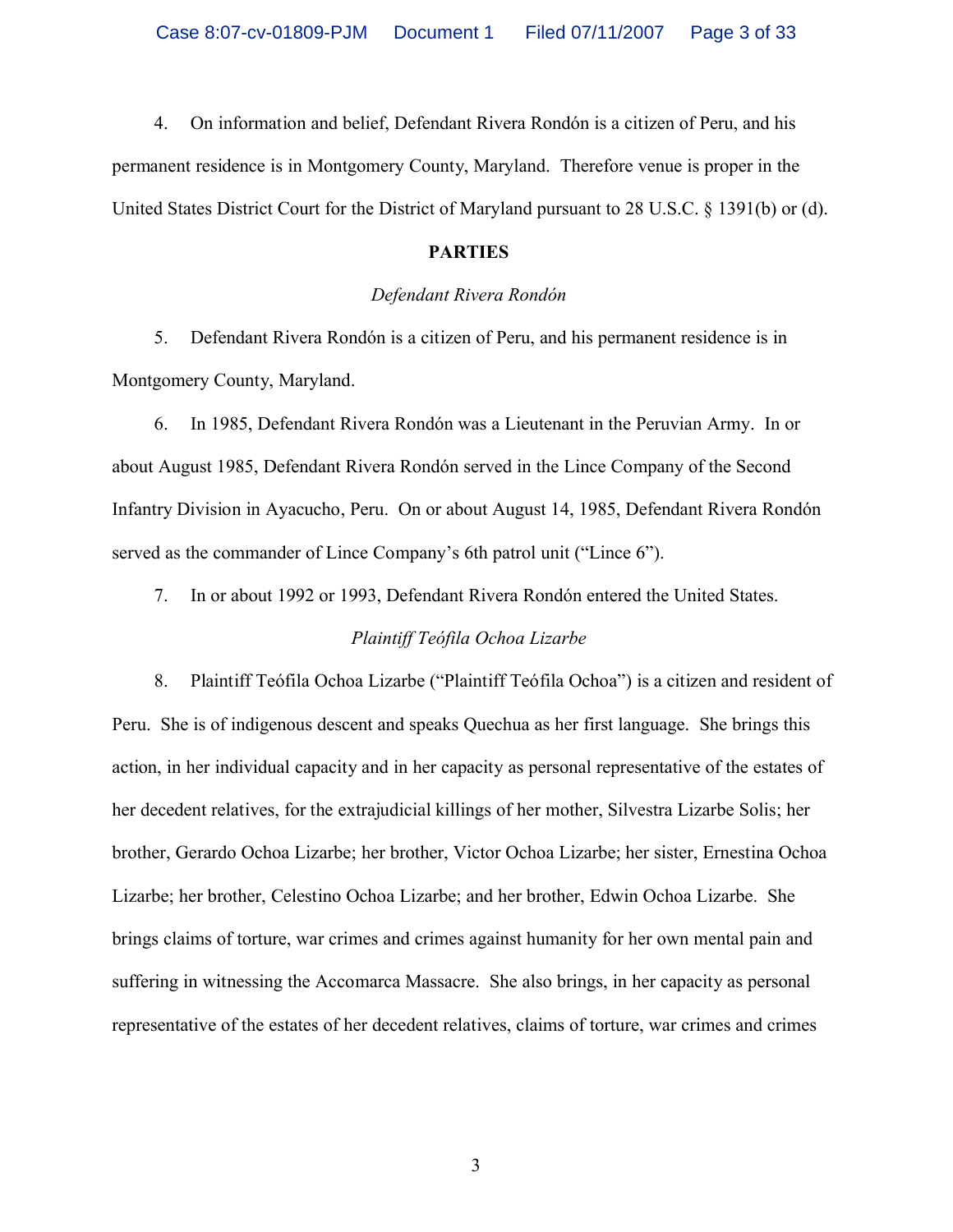against humanity on behalf of her decedent relatives. Plaintiff Teófila Ochoa was only 12 years old at the time of the Accomarca Massacre.

9. Plaintiff Teófila Ochoa has filed six Petitions for Administration ("Ochoa Petitions") in the Circuit Court for the 11th Judicial Circuit in and for Miami-Dade County, Florida ("Probate Court"), Case No. 07-2768, Case No. 07-2769, Case No. 07-2770, Case No. 07-2771, Case No. 07-2772, and Case No. 07-2773. The Ochoa Petitions have asked the Probate Court to appoint Plaintiff Teófila Ochoa as the personal representative of the Estate of Silvestra Lizarbe Solis, the Estate of Gerardo Ochoa Lizarbe, the Estate of Victor Ochoa Lizarbe, the Estate of Ernestina Ochoa Lizarbe, the Estate of Celestino Ochoa Lizarbe, and the Estate of Edwin Ochoa Lizarbe.

#### *Plaintiff Cirila Pulido Baldeón*

10. Plaintiff Cirila Pulido Baldeón ("Plaintiff Cirila Pulido") is a citizen and resident of Peru. She is of indigenous descent and speaks Quechua as her first language. She brings this action, in her individual capacity and in her capacity as personal representative of the estates of her decedent relatives, for the extrajudicial killings of her mother, Fortunata Baldeón Gutiérrez, and her brother, Edgar Pulido Baldeón. She brings claims of torture, war crimes and crimes against humanity for her own mental pain and suffering in witnessing the Accomarca Massacre. She also brings, in her capacity as personal representative of the estates of her decedent relatives, claims of torture, war crimes and crimes against humanity on behalf of her decedent relatives. Plaintiff Cirila Pulido was only 12 years old at the time of the Accomarca Massacre.

11. Plaintiff Cirila Pulido has filed two Petitions for Administration ("Pulido Petitions") in the Circuit Court for the 11th Judicial Circuit in and for Miami-Dade County, Florida ("Probate Court"), Case No. 07-2766, and Case No. 07-2767. The Pulido Petitions have asked the Probate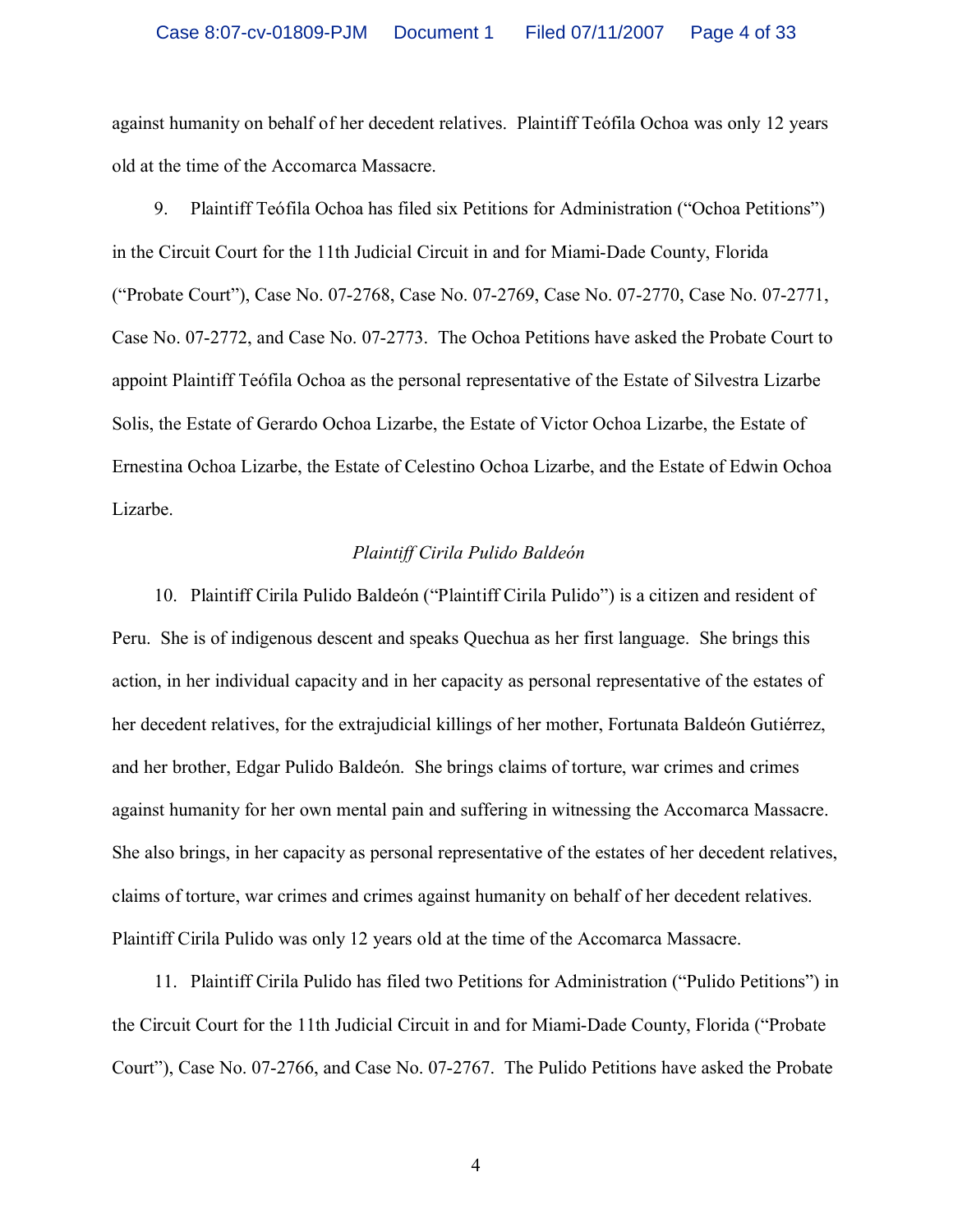Court to appoint Plaintiff Cirila Pulido as the personal representative of the Estate of Fortunata Baldeón Gutiérrez and the Estate of Edgar Pulido Baldeón.

## **KEY MILITARY ACTORS INVOLVED IN THE ACCOMARCA MASSACRE**

12. Defendant Rivera Rondón – Commander of the Lince 6 patrol unit.

13. Second Lieutenant Telmo Ricardo Hurtado Hurtado – Commander of the Lince 7 patrol unit.

14. Major José Daniel Williams Zapata – Commander of Lince Company.

15. General Wilfredo Mori Orzo – Chief of the Political-Military Command for National Security Sub-Zone 5.

16. Lieutenant Colonel Carlos Medina Delgado – Chief of Operations (G-3) of the General Staff of the Peruvian Army's Second Infantry Division.

17. Captain Helber Gálvez Fernández – Commander of the Vilcashuamán base.

18. Second Lieutenant David Eduardo Castañeda Castillo – Commander of the Tigre patrol unit, based at the Vilcashuamán base.

19. Lieutenant Luis Armando Robles Nunura – Commander of the Lobo patrol unit, based at the San Pedro de Hualla base.

## **DEFINITIONS**

## *Military Terms*

20. Lince Company – A special countersubversive intelligence unit that was mobile and could be deployed quickly to different regions. Two of its units were involved in Operation Huancayoc and the Accomarca Massacre.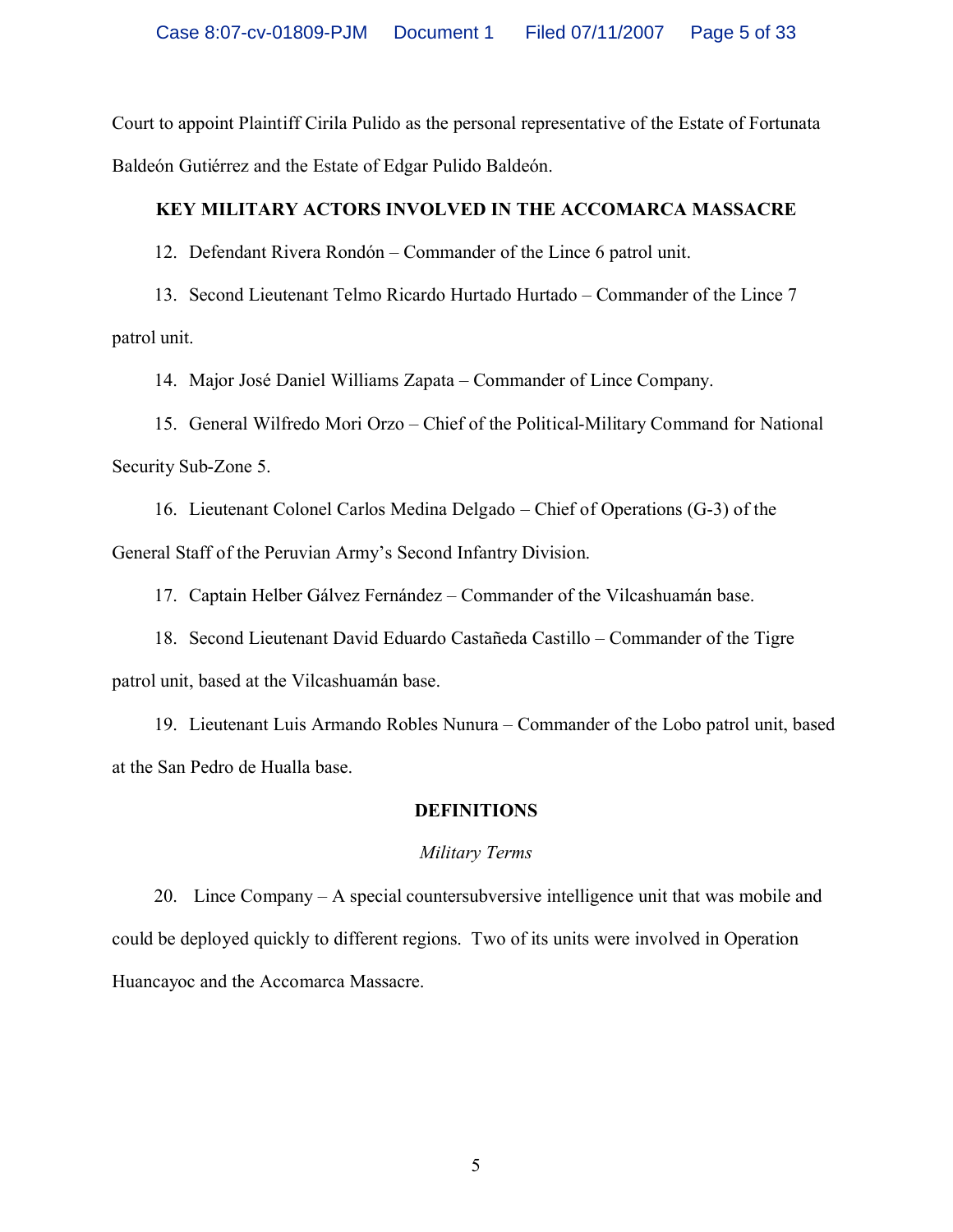21. Lince 6 – One of two patrol units from Lince Company involved in the Accomarca Massacre. The unit, commanded by Defendant Rivera Rondón, operated in the upper part of Quebrada de Huancayoc.

22. Lince 7 – One of two patrol units from Lince Company involved in the Accomarca Massacre. The unit, commanded by Second Lieutenant Hurtado, operated in the lower part of Quebrada de Huancayoc.

23. Los Cabitos – The Peruvian Army barracks in the city of Ayacucho and the command headquarters for National Security Sub-Zone 5.

24. Sendero Luminoso – A Maoist rebel group which was engaged in a violent insurgency campaign against the government of Peru from 1980 to 2000.

#### *Geographical Locations*

25. Department of Ayacucho – A department, similar to a state in the United States, in the mountainous region of south central Peru.

26. City of Ayacucho – The capital city of the department of Ayacucho.

27. Sub-Zone 5 – The "emergency zone" declared by the Peruvian government which included the department of Ayacucho and the district of Accomarca.

28. Town of Pucayacu – A town in the northern part of the department of Ayacucho where, in August 1985, Peruvian Army soldiers executed approximately seven civilians.

29. Vilcashuamán Province – A province within the department of Ayacucho and Sub-Zone 5 in which the district of Accomarca is located.

30. City of Vilcashuamán – The capital city of Vilcashuamán province and the location of a Peruvian Army base.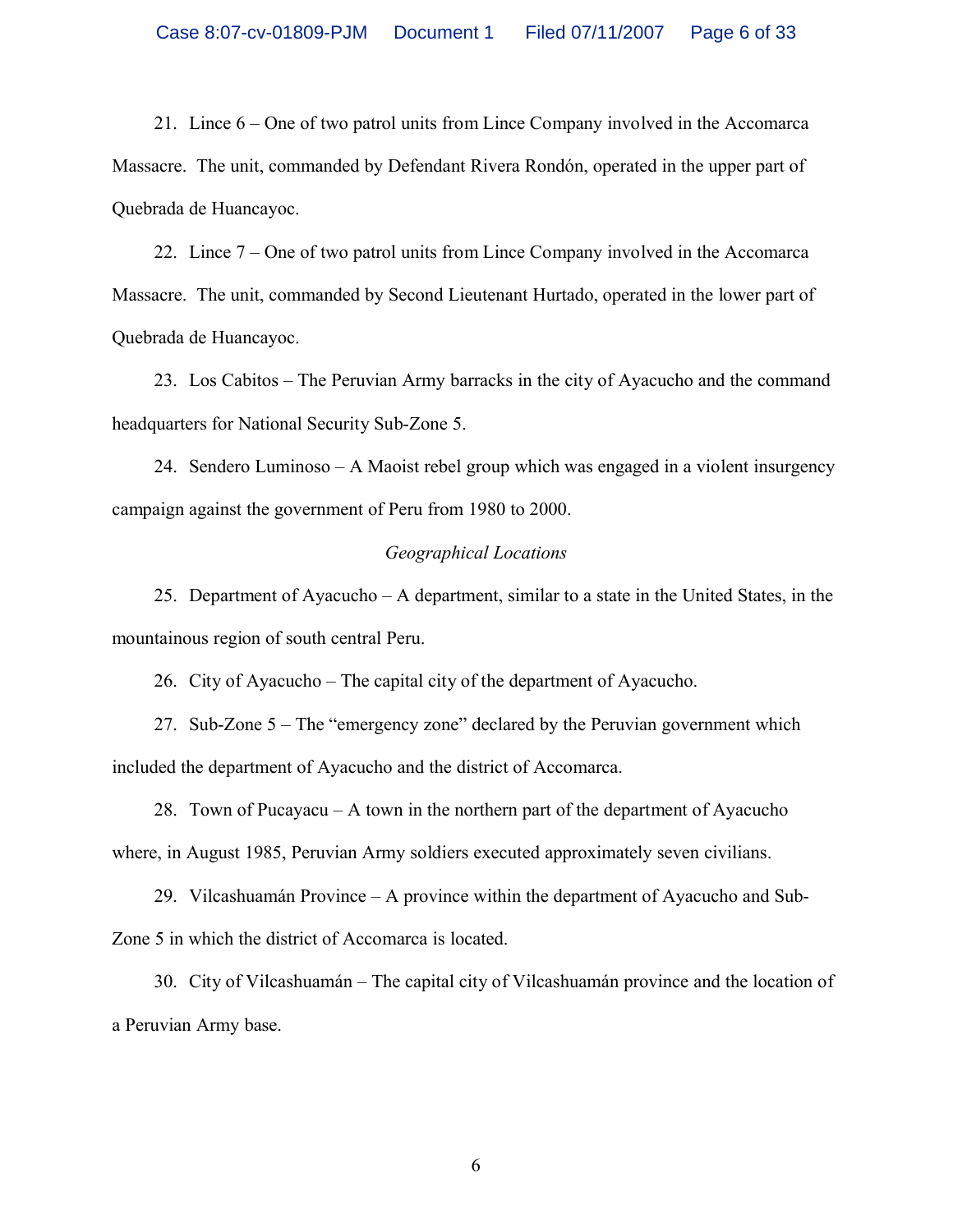31. District of Accomarca – A district located in Vilcashuamán province which encompasses, among others, the town of Accomarca and the area known as Quebrada de Huancayoc.

32. Town of Accomarca – The capital of the district of Accomarca, situated above Quebrada de Huancayoc.

33. Quebrada de Huancayoc – A large area below the town of Accomarca where the Accomarca Massacre occurred. The Peruvian Army devised Operation Huancayoc to "capture and/or destroy terrorist elements" in Quebrada de Huancayoc.

34. Quebrada de Huancayoc and the town of Accomarca are located within the district of Accomarca. The district of Accomarca and the city of Vilcashuamán are both located within the Vilcashuamán Province. The Vilcashuamán Province, the city of Pucayacu and the city of Ayacucho are all located within the Department of Ayacucho.

#### **STATEMENT OF FACTS**

#### *The Conflict Between Sendero Luminoso and the Peruvian Government*

35. From 1980 to 2000, Peru was in a state of civil war. Throughout that time, the Peruvian Army and other government forces were responsible for widespread and systematic human rights abuses against the civilian population of Peru. Especially during the 1980s, the Peruvian Army carried out massacres, disappearances and torture in the Andean highlands, and particularly in the department of Ayacucho. The Peruvian Army committed these abuses under the guise of fighting the Maoist rebel group *Sendero Luminoso* (Shining Path in English, "Sendero Luminoso"), which was engaged in a violent insurgency campaign in Ayacucho and in other Andean areas. Sendero Luminoso also committed widespread abuses, including massacres, bombings and targeted assassinations.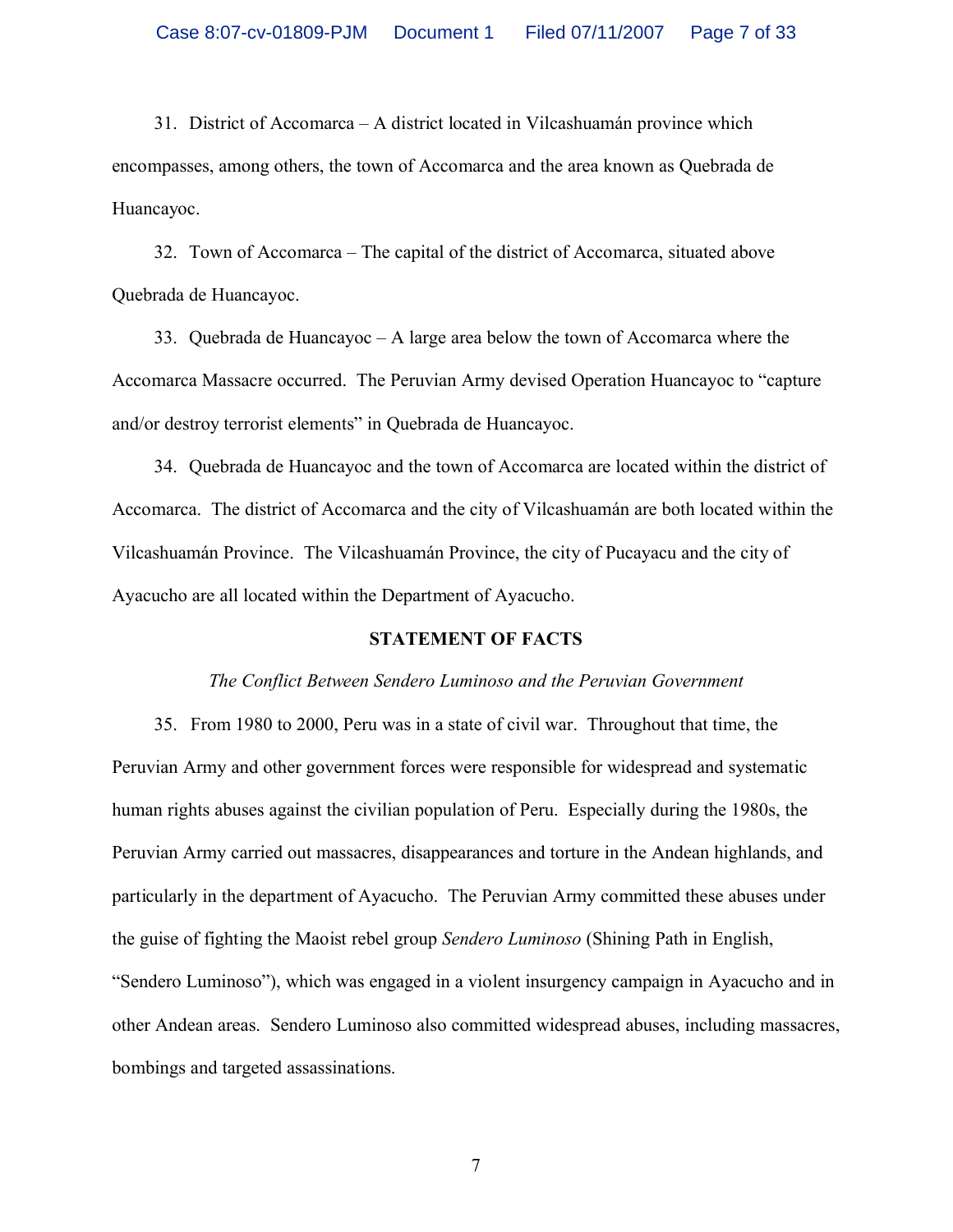36. Plaintiffs and Decedents were civilians, and were not members of Sendero Luminoso or the Peruvian Army.

37. Historically the economic advances and modernity of Peru's coastal region, particularly the capital city of Lima, have not benefited the residents of the Andean highlands. The mountainous regions have always been the most underdeveloped in the country. Most of the residents of those areas live in extreme poverty, and have had very little access to the most basic services, including electricity, sanitation, medical care, education and dependable transportation. In addition, prior to 1980, these areas were fairly isolated from the government power center in Lima, and there was very little investment in the region. Roads to many of the villages and towns were nonexistent or in precarious conditions, which resulted in their isolation.

38. This situation has been exacerbated by persistent racist attitudes toward many of the inhabitants of the Andean region. Most people in those areas are of indigenous descent, unlike the white and mestizo populations that populate coastal areas. Many speak Quechua, the primary indigenous language in Peru, as their first language rather than Spanish. These ethnic and cultural differences played significant roles in the mistreatment that residents of the Andes endured at the hands of the Peruvian Army during the civil war.

39. In or about May 1980, national elections were held to replace the ruling military government with a civilian leader. In this context, Sendero Luminoso launched its insurrection in Ayacucho. In or about October 1981, the government declared a state of emergency in five of Ayacucho's seven provinces – known as the "Emergency Zone" – and suspended constitutional protections. Sendero Luminoso continued to extend its influence in the region. The police responded with arbitrary arrests and murders of prisoners.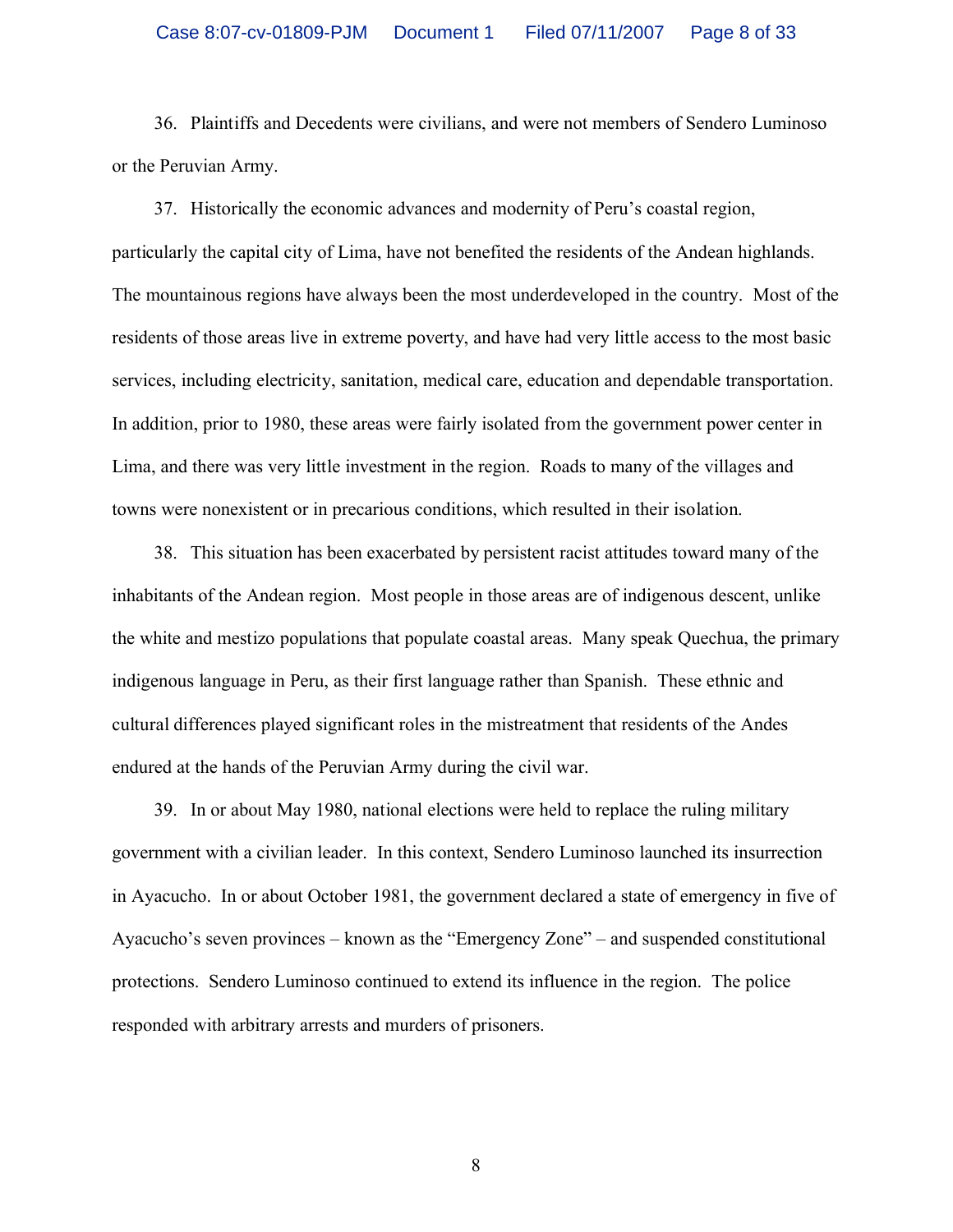#### *Human Rights Abuses in Ayacucho*

40. In or about December 1982, the government deployed the Peruvian Army to the department of Ayacucho, which by then had been included in an area the Peruvian Army designated as National Security Sub-Zone 5 ("Sub-Zone 5"). The Los Cabitos barracks in the city of Ayacucho became the command headquarters for Sub-Zone 5.

41. This deployment led to a major increase in killings and disappearances of civilians by both the Peruvian Army and Sendero Luminoso, as well as the forced displacement of the civilian population. Many innocent civilians were caught between the brutality of Sendero Luminoso and the Peruvian Army. If Sendero Luminoso entered a town and left, the Peruvian Army often sent a patrol into the town and killed anyone suspected of providing support to or even speaking with Sendero Luminoso.

42. The Peruvian Army began installing "countersubversive" bases in barracks throughout Sub-Zone 5. One of the key bases was established in the city of Vilcashuamán in or about 1983. Vilcashuamán became the capital of the newly created province of the same name in or about 1984. Special "countersubversive" patrols were sent out from these bases to carry out military operations in areas claimed to be controlled or influenced by Sendero Luminoso, which the Peruvian Army called *zonas rojas* (red zones). Often during these operations, the Peruvian Army did not encounter any Sendero Luminoso fighters in the towns. Despite this, Peruvian Army soldiers systematically raped women and murdered villagers.

43. Beginning in or about 1983, the Peruvian Army targeted the Accomarca District (a district in what would be called the Vilcashuamán province), claiming that Sendero Luminoso had gained a foothold in communities in the district. The Peruvian Army focused, in particular,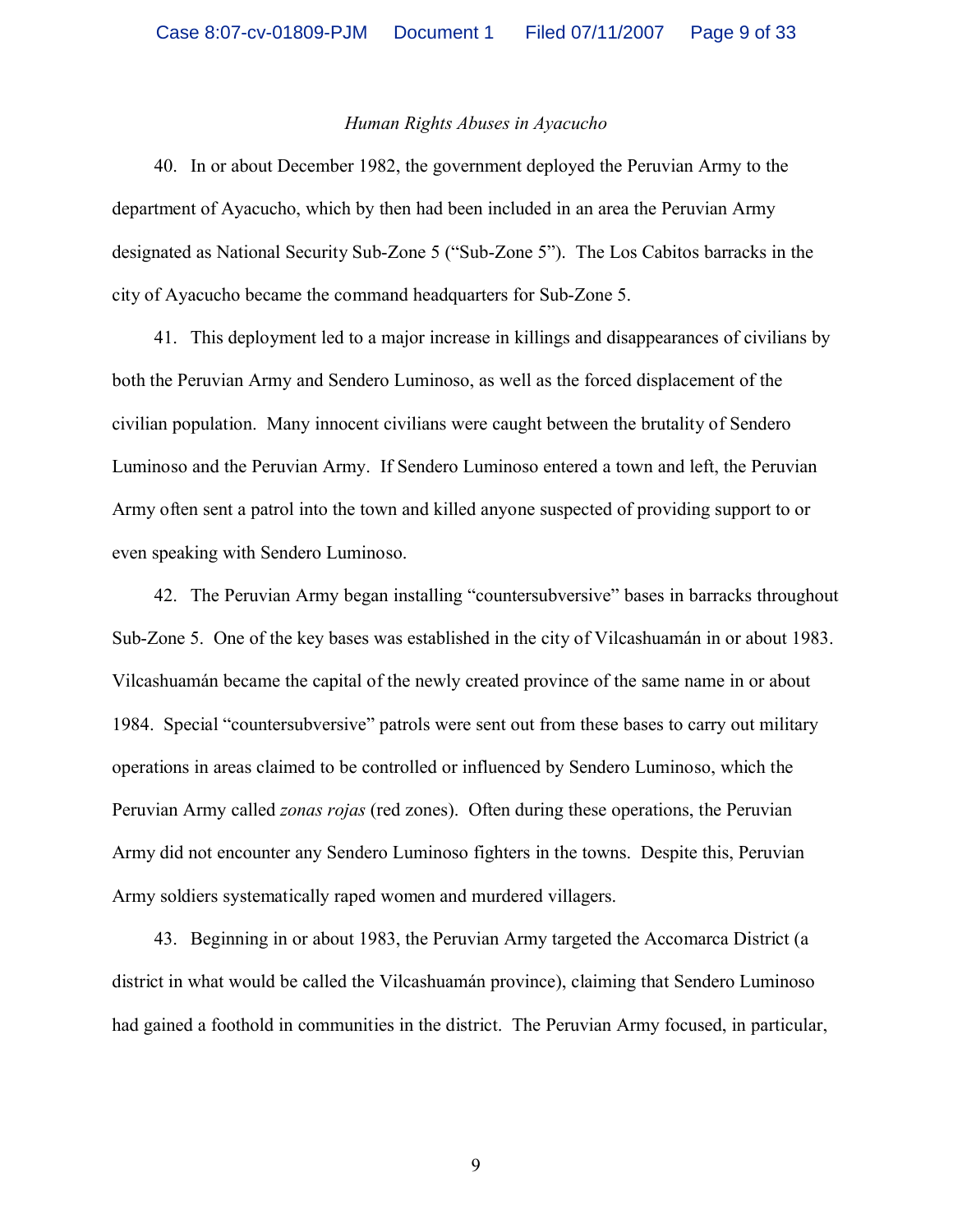on an area in the Accomarca district known as Quebrada de Huancayoc, located just below the town of Accomarca, the capital of the district.

44. In or about September 1983, the Peruvian Army raided the homes of approximately eleven people in the town of Accomarca and killed them for being suspected Sendero Luminoso supporters. The residents of Accomarca and surrounding areas were caught between the violent conduct of the Peruvian Army and Sendero Luminoso.

45. Between approximately 1983 and 1985 this pattern was repeated throughout Sub-Zone 5. The Peruvian Army committed numerous massacres and arrested and disappeared hundreds of civilians. Massacres and disappearances were carried out throughout the province of Vilcashuamán. Numerous civilians were arbitrarily arrested, tortured and/or murdered at Los Cabitos barracks in Ayacucho.

46. In or about August 1984, General Wilfredo Mori Orzo ("Mori Orzo") was named Chief of the Political-Military Command for Sub-Zone 5.

47. On or about August 7, 1985, in the town of Pucayacu, in the northern part of the department of Ayacucho, Peruvian Army soldiers executed approximately seven civilians who had been arbitrarily detained and tortured during the previous days. The soldiers dumped their bodies in a common grave.

#### *Planning for Operation Huancayoc*

48. In or about August 1985, Mori Orzo ordered the General Staff of the Peruvian Army's Second Infantry Division to devise an operational plan to "capture and/or destroy terrorist elements in Quebrada de Huancayoc." The operation was placed under the control of Lieutenant Colonel Carlos Medina Delgado ("Medina"), the Chief of Operations (G-3) of the General Staff.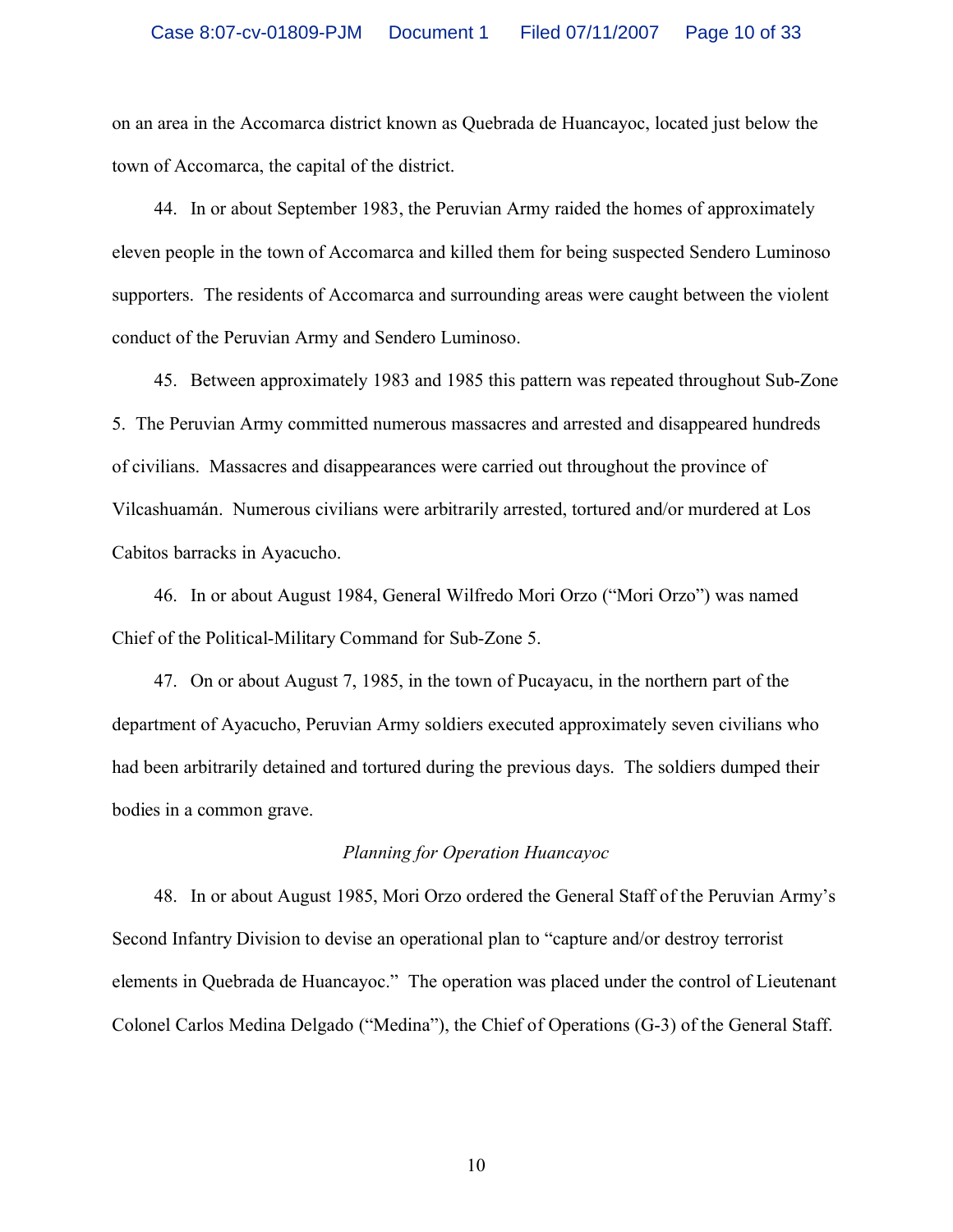49. Medina convened a meeting to discuss the plan, which was named "Operation Huancayoc." In attendance at the meeting were the commander of the nearby Vilcashuamán base, Captain Helber Gálvez Fernández ("Gálvez Fernández"); the commander of Lince Company, Major José Daniel Williams Zapata ("Williams Zapata"); Second Lieutenant Telmo Ricardo Hurtado Hurtado ("Hurtado"); Defendant Rivera Rondón, who was a Lieutenant at that time; and Medina.

50. At the meeting, the plans of the operation were discussed. Four patrol units would be employed – two from Lince Company, one from the countersubversive base at Vilcashuamán, and one from the countersubversive base at San Pedro de Hualla.

51. Lince Company was a special countersubversive intelligence unit that was mobile and could be deployed quickly to different regions.

52. Williams Zapata chose the patrol units from Lince Company that would participate. Williams Zapata selected Lince 6, commanded by Defendant Rivera Rondón, and the Lince 7 patrol unit ("Lince 7"), commanded by Hurtado. Those two units were responsible for going into Quebrada de Huancayoc. The other two units would guard escape routes, and would be commanded by Second Lieutenant David Eduardo Castañeda Castillo and Lieutenant Luis Armando Robles Nunura.

53. Gálvez Fernández told the attendees of the meeting that any villager appearing in Quebrada de Huancayoc should be considered a terrorist-communist.

#### *The Accomarca Massacre*

54. On or about August 14, 1985, Lince 7 left the town of Accomarca and descended to Quebrada de Huancayoc, approximately 2 miles below the town. The soldiers were dressed in fatigues and black boots and carried machine guns. Most of them wore ski masks. They also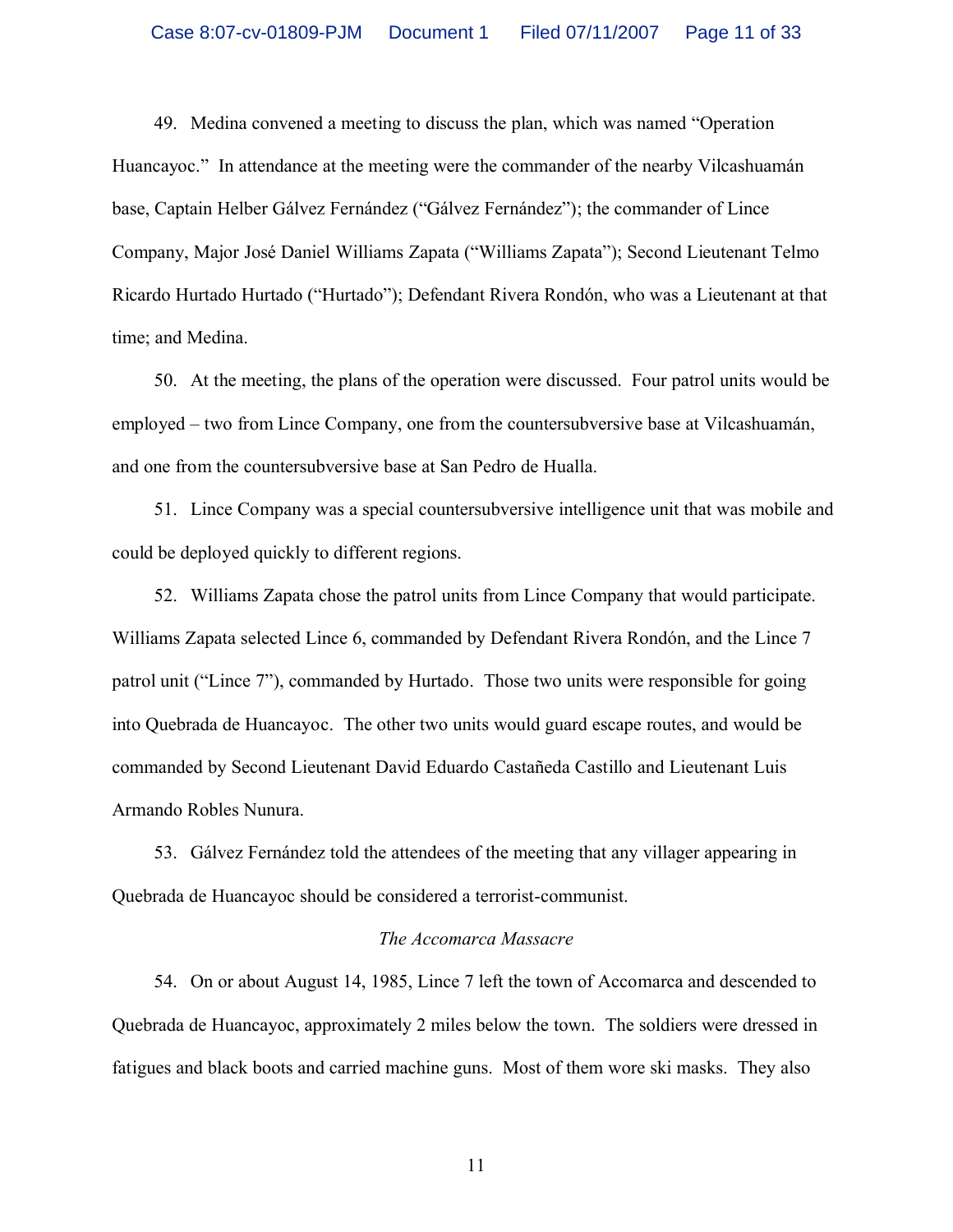brought dogs with them. The soldiers, shooting their guns to prevent people from escaping, entered an area in the lower part of Quebrada de Huancayoc where animals were brought for grazing. The soldiers went house to house removing villagers and bringing them out into the open. Although the soldiers searched the houses, they did not find any weapons or Sendero Luminoso materials.

55. Among those who came out of their houses were Silvestra Lizarbe Solis, mother of Plaintiff Teófila Ochoa; Victor Ochoa Lizarbe, Ernestina Ochoa Lizarbe, Celestino Ochoa Lizarbe and Edwin Ochoa Lizarbe, siblings of Plaintiff Teófila Ochoa; and Fortunata Baldeón Gutiérrez and Edgar Pulido Baldeón, the mother and brother of Plaintiff Cirila Pulido.

56. Along with her brother, Gerardo Ochoa Lizarbe, Plaintiff Teófila Ochoa initially remained in her house. However, soldiers eventually found them, so the siblings fled in opposite directions. Plaintiff Teófila Ochoa was spotted by soldiers who began shooting at her. She managed to escape and hide. Her brother Gerardo was shot and killed by soldiers.

57. From her hiding place, Plaintiff Teófila Ochoa observed soldiers abduct young girls and take them into houses. She heard desperate screams from the girls, and then heard gunshots. When the soldiers came out of the houses, they set the houses on fire.

58. In order to avoid the soldiers, Plaintiff Cirila Pulido, along with two of her siblings, left their house and hid.

59. Once most of the villagers were forced out of their own houses and into an open field, the soldiers separated the men and women. Some of the women were taken away to a field where soldiers raped them.

60. Later in the morning of August 14, 1985, a group of approximately 50 villagers was being held in front of the home of Cesareo Gamboa de la Cruz, also located in Quebrada de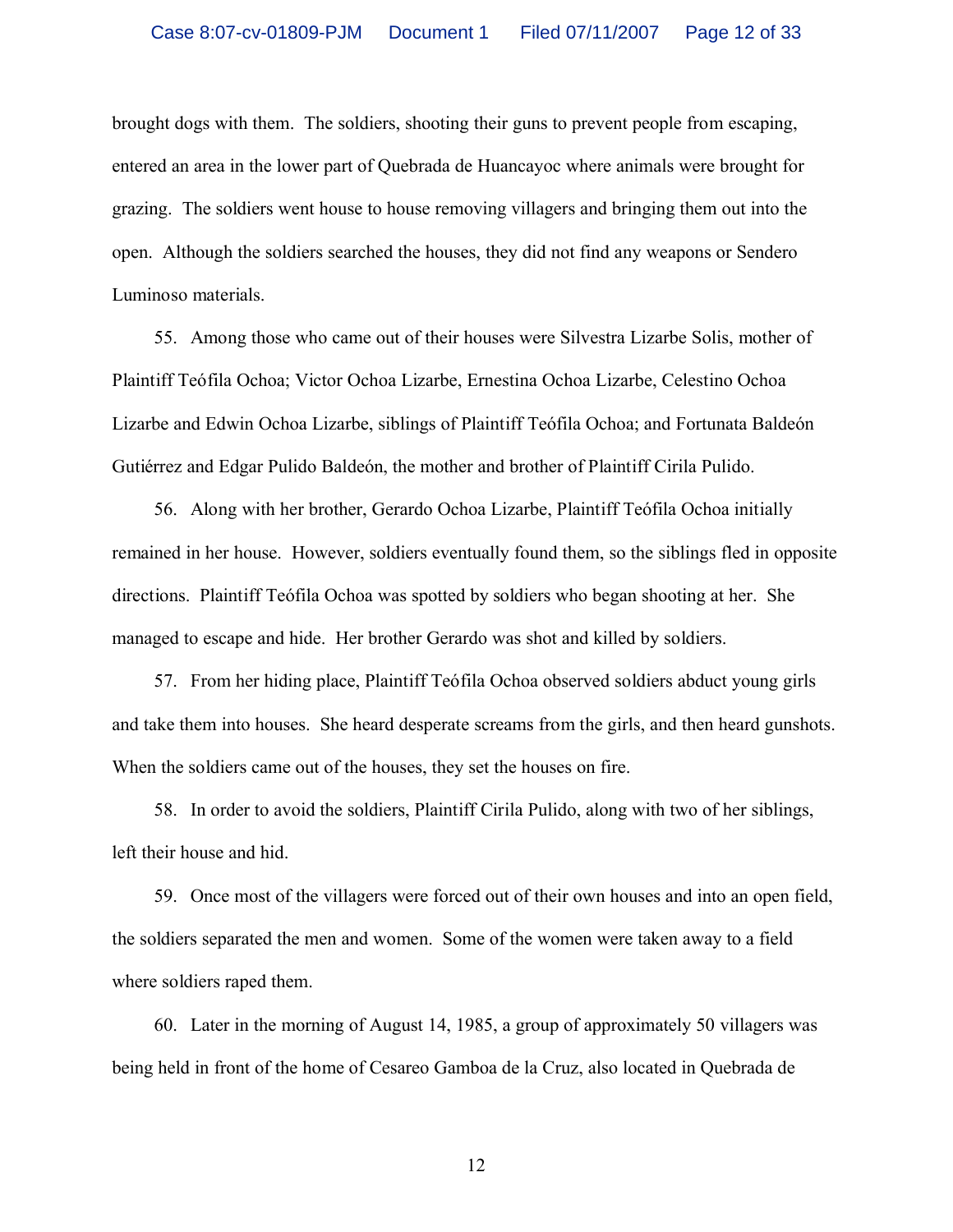Huancayoc. In this group were Decedents Silvestra Lizarbe Solis, Victor Ochoa Lizarbe, Ernestina Ochoa Lizarbe, Celestino Ochoa Lizarbe, Edwin Ochoa Lizarbe, Fortunata Baldeón Gutiérrez and Edgar Pulido Baldeón. Soldiers forced part of the group into the kitchen, which was a separate structure apart from the house. Then soldiers forced the rest of the group into the house. From her hiding place, Plaintiff Cirila Pulido saw her relatives, including Decedents Fortunata Baldeón Gutiérrez and Edgar Pulido Baldeón, forced into the house. Once all the villagers were in the house, the troops opened fire on the two buildings. Hurtado also threw a grenade toward one of the buildings, causing an explosion and a fire that burned the building with the villagers inside. Among those killed were several pregnant women and elderly citizens.

61. The soldiers killed other villagers, including children, in the surrounding areas. Soldiers found an elderly woman trying to put out the fire at the home of Cesareo Gamboa, so they shot her.

62. During the Accomarca Massacre, Defendant Rivera Rondón and Lince 6 operated in the upper part of Quebrada de Huancayoc, a short distance from where the Lince 7 soldiers were located. Soldiers in Lince 6 also fired shots and burned houses, and they blocked a possible escape route for the villagers. The position of Lince 6 was close enough to Lince 7 for its members to be able to hear the shots and grenade explosions from the Lince 7 soldiers.

63. After the killings, the soldiers of Lince 7, while still at Quebrada de Huancayoc, celebrated their actions by drinking alcohol, dancing and killing the villagers' farm animals. Then they changed out of their fatigues and into civilian clothes, and returned to the town of Accomarca.

64. Approximately 69 unarmed civilians were killed by the Peruvian Army during Operation Huancayoc.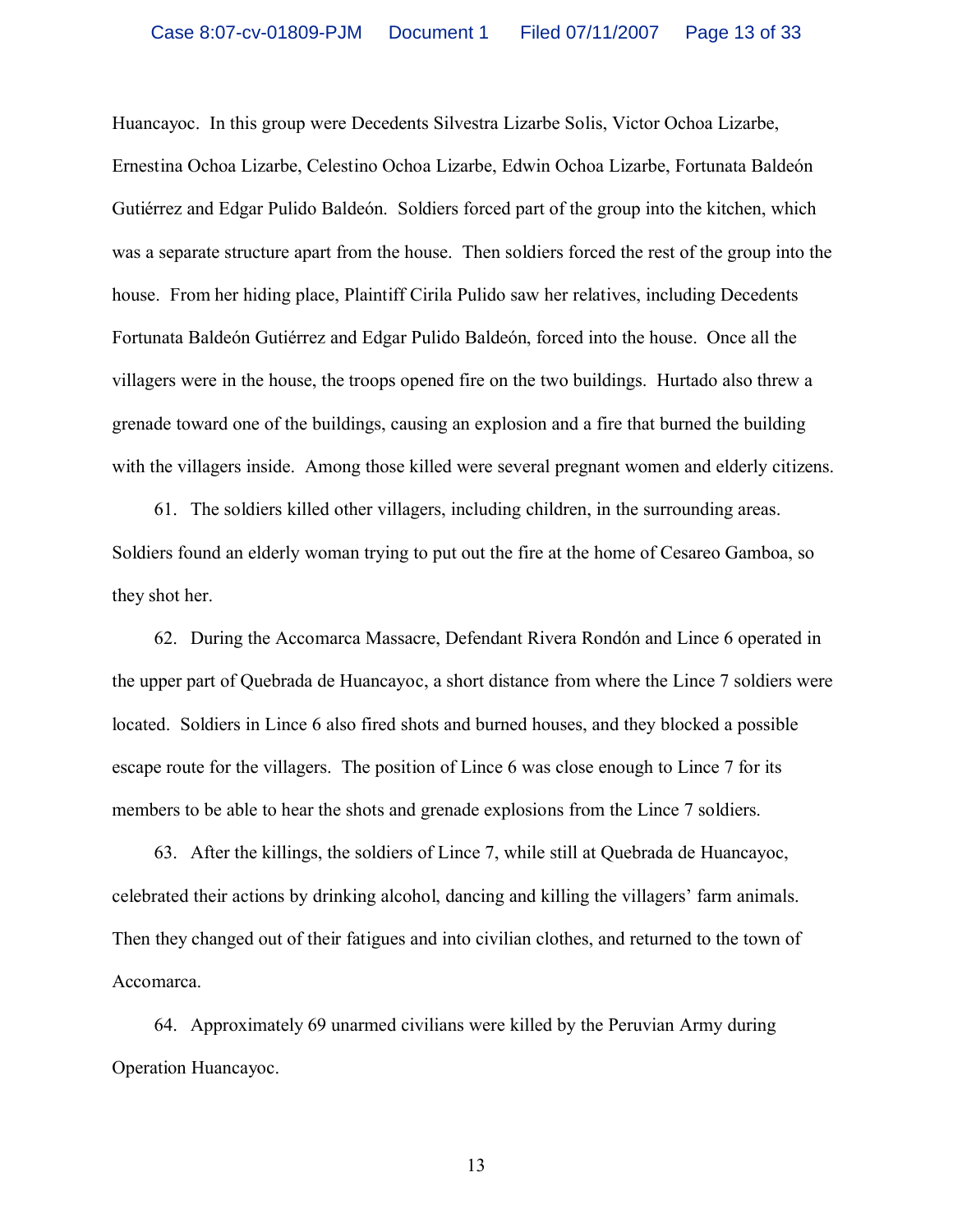65. Defendant Rivera Rondón took no steps to stop other officers or soldiers from committing human rights abuses against civilians during Operation Huancayoc, including those committed during the Accomarca Massacre. Even though his unit had a radio, and the abuses continued over many hours, Defendant Rivera Rondón did not contact his superiors to tell them that human rights abuses were being committed. He failed to report the abuses to his superiors after the operation was over.

66. On or about August 17, 1985, both Defendant Rivera Rondón and Hurtado submitted written reports about the operation to Medina in his capacity as Chief of Operations (G-3) of the General Staff of the Second Infantry Division. In his report, Defendant Rivera Rondón did not mention any interaction with civilians in Quebrada de Huancayoc or the fact that dozens of people were killed during the operation.

67. In his report, Hurtado also made no mention of the interaction with civilians in Quebrada de Huancayoc or the fact that he and his troops killed dozens of people.

68. On our about August 27, 1985, less than two weeks after the Accomarca Massacre, Peruvian Army soldiers murdered approximately 59 civilians in the nearby towns of Umaro and Bellavista, both located in the province of Vilcashuamán.

69. After information began to surface in late August 1985 about the killings in Accomarca and Pucayacu, the Peruvian Senate created a human rights commission ("Peruvian Senate commission") to investigate the massacres.

70. On or about September 8, 1985, Peruvian Army soldiers returned to Accomarca and murdered at least two eyewitnesses to the Accomarca Massacre. A few days later, members of the Peruvian Senate commission traveled to Accomarca and found more corpses, with fresh blood and without signs of rigor mortis, in the cemetery.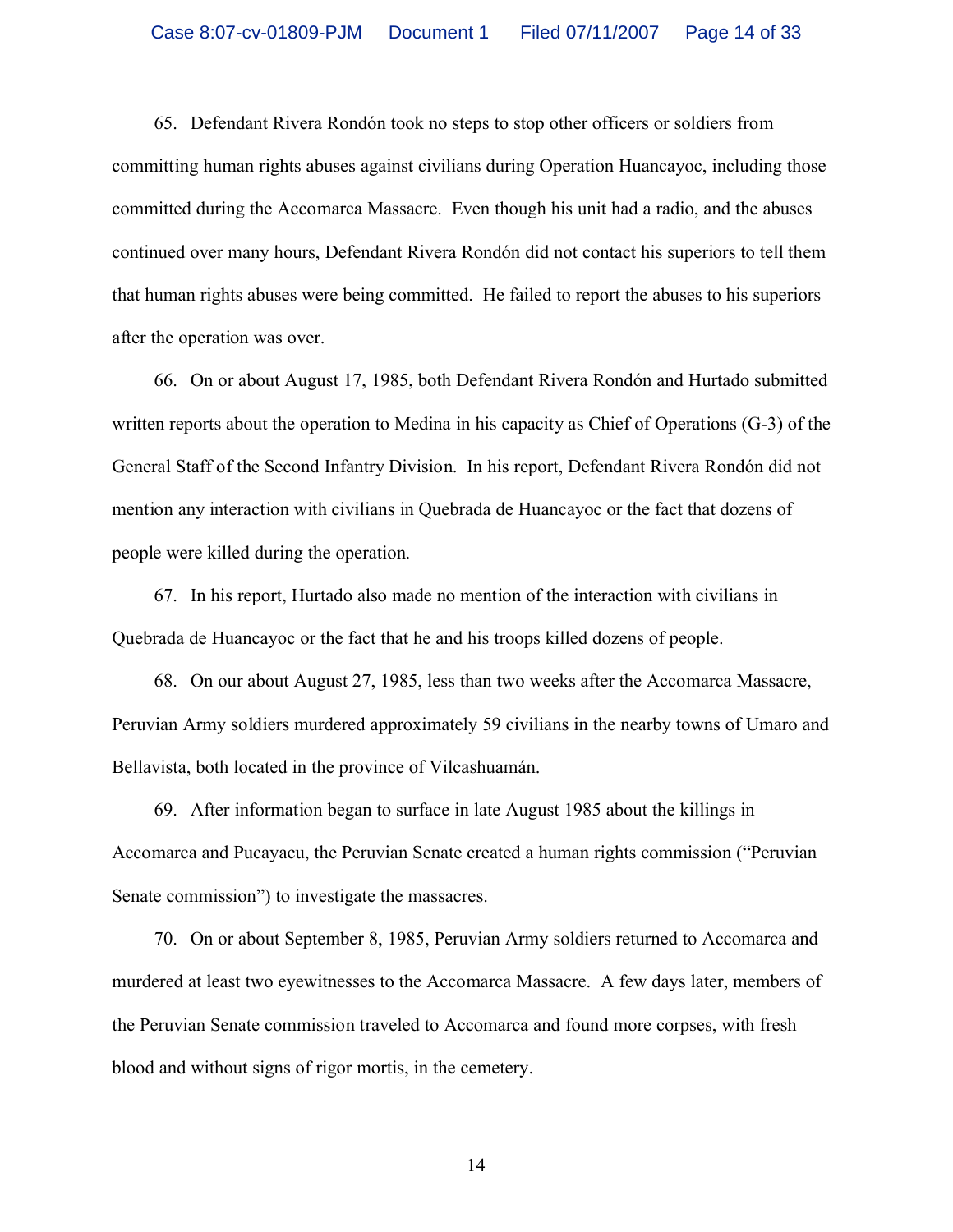71. The Peruvian Senate commission interviewed eyewitnesses to the Accomarca Massacre as well as most of the Peruvian Army officers involved in Operation Huancayoc. Hurtado admitted to the Peruvian Senate commission his involvement in the killings. Defendant Rivera Rondón falsely told the Peruvian Senate commission that he had been charged with crimes and therefore had a right not to answer some of the Senators' questions.

72. According to Peru's Commission for Truth and Reconciliation, 26,259 people died or disappeared in the department of Ayacucho during the civil war.

#### **GENERAL ALLEGATIONS**

73. The acts described herein were carried out under actual or apparent authority or color of law of the government of Peru. Defendant Rivera Rondón bears responsibility for engaging in a joint criminal enterprise with, conspiring with, and/or aiding and abetting officers and soldiers in the Peruvian Army who carried out the Accomarca Massacre, including Hurtado, as well as officers in the Peruvian Army who planned Operation Huancayoc.

74. Defendant Rivera Rondón knew or should have known about the human rights abuses committed during Operation Huancayoc including those committed during the Accomarca Massacre. Moreover, human rights abuses committed by the Peruvian Army and other government forces were widely reported in the national and international media. Politicians, human rights organizations and others openly voiced their concerns about these abuses. At all relevant times, Defendant Rivera Rondón knew or reasonably should have known of the pattern and practice of human rights abuses perpetrated by the Peruvian Army and other government forces.

75. The extrajudicial killings and torture inflicted upon Decedents and Plaintiffs were part of a pattern and practice of widespread and systematic human rights violations committed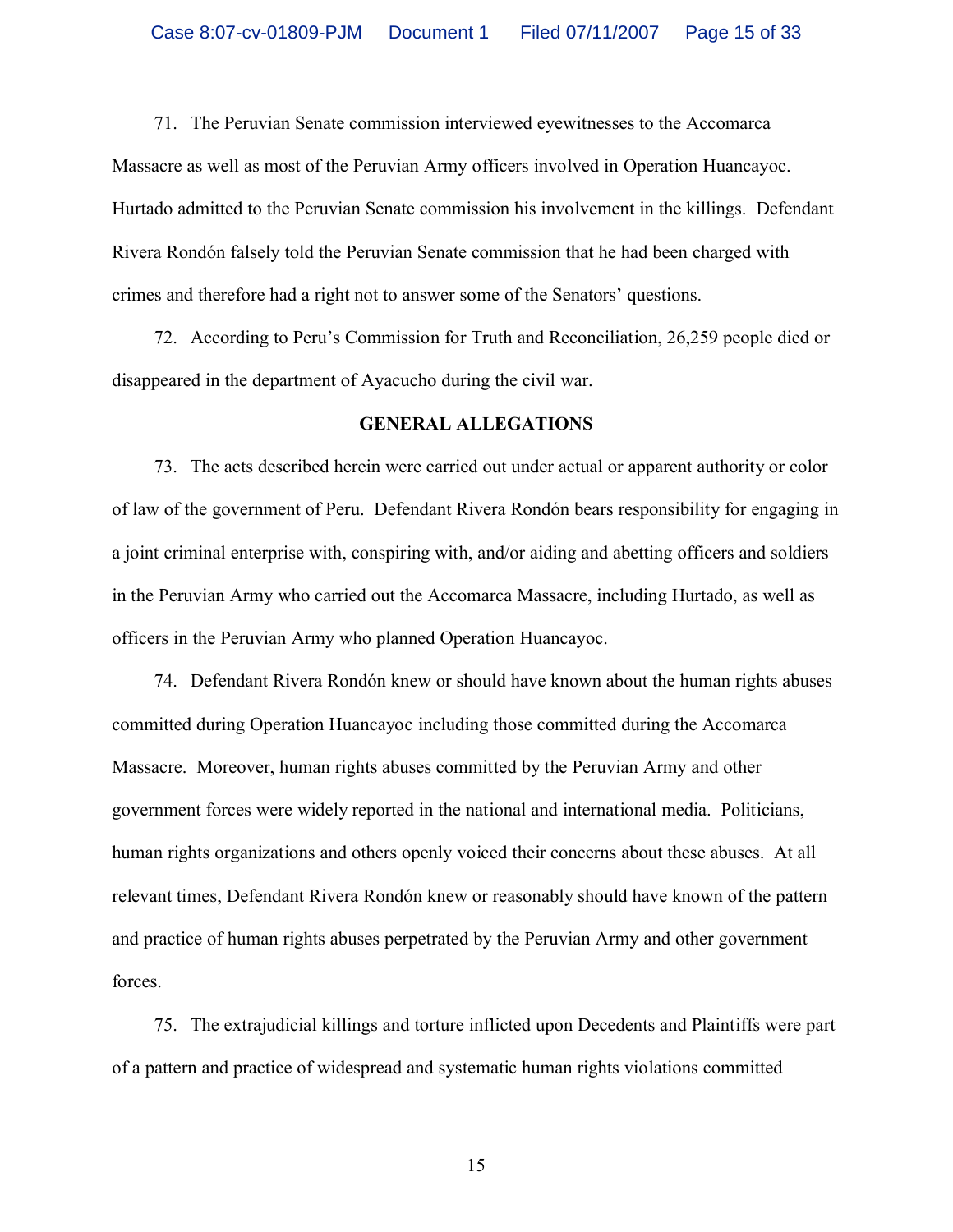against the civilian population of Peru from approximately 1980 to 2000 by the Peruvian Army and other government forces and therefore constitute crimes against humanity. At all relevant times, Defendant Rivera Rondón knew or should have known of the pattern and practice of gross human rights abuses perpetrated against the civilian population.

76. Defendant Rivera Rondón conspired with officers and soldiers in the Peruvian Army who carried out the Accomarca Massacre, including Hurtado, as well as officers in the Peruvian Army who planned Operation Huancayoc, to commit extrajudicial killings, torture, war crimes and crimes against humanity. Defendant Rivera Rondón conspired and acted in concert with one or more members of the Peruvian Army pursuant to a common plan, design, and scheme to carry out Operation Huancayoc and commit human rights abuses against civilians. Defendant Rivera Rondón knowingly joined and participated in carrying out the common plan, design and scheme. In addition to being personally liable for his own actions, Defendant Rivera Rondón is jointly and severally liable for the actions of his co-conspirators, all of which were actions undertaken in furtherance of a common plan, design and scheme to carry out Operation Huancayoc and commit human rights abuses against civilians.

77. Defendant Rivera Rondón also aided and abetted officers and soldiers in the Peruvian Army who carried out the Accomarca Massacre, including Hurtado, as well as officers in the Peruvian Army who planned Operation Huancayoc, to commit extrajudicial killings, torture, war crimes and crimes against humanity. Defendant Rivera Rondón substantially assisted officers and soldiers in the Peruvian Army who carried out the Accomarca Massacre, including Hurtado, as well as officers in the Peruvian Army who planned Operation Huancayoc, to commit extrajudicial killings, torture, war crimes and crimes against humanity. He knew or should have known that his actions and omissions would assist in these abuses at the time he provided the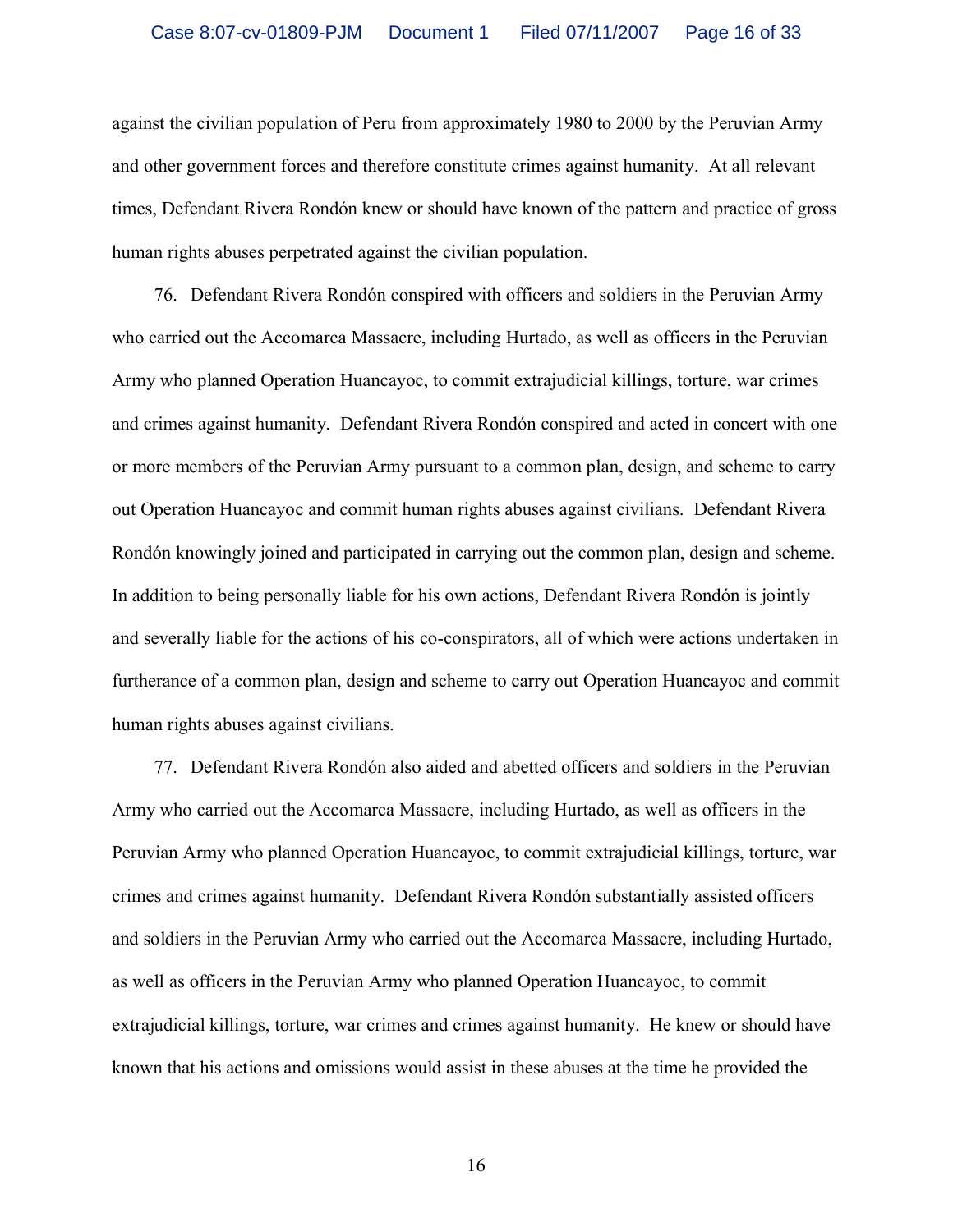assistance. In addition to being personally liable for his own actions, Defendant Rivera Rondón is jointly and severally liable for the actions of those he aided and abetted.

78. Defendant Rivera Rondón also engaged in a joint criminal enterprise with officers and soldiers in the Peruvian Army who carried out the Accomarca Massacre, including Hurtado, as well as officers in the Peruvian Army who planned Operation Huancayoc, to commit extrajudicial killings, torture, war crimes and crimes against humanity. The extrajudicial killings, torture, war crimes and crimes against humanity committed during Operation Huancayoc were a part of an organized system of repression against the civilian population in Peru. Defendant Rivera Rondón had knowledge of and was an active participant in the enforcement of this system of repression against the civilian population in Peru. It was the intent of Defendant Rivera Rondón to further this system of repression.

79. The extrajudicial killings, torture, war crimes and crimes against humanity committed during Operation Huancayoc were foreseeable consequences of a common, shared intention on the part of Defendant Rivera Rondón, officers and soldiers in the Peruvian Army who carried out the Accomarca Massacre, including Hurtado, and officers in the Peruvian Army who planned Operation Huancayoc, to commit extrajudicial killings, torture, war crimes and crimes against humanity.

80. These acts and omissions were outside the scope of Defendant Rivera Rondón's lawful authority and were not authorized by international or Peruvian law.

#### *Equitable Tolling of the Statute of Limitations*

81. Plaintiffs could not have brought a lawsuit in the United States against Defendant Rivera Rondón or other members of the Peruvian military prior to the removal of Alberto Fujimori ("Fujimori") as president of Peru in or about November 2000. Prior to that time,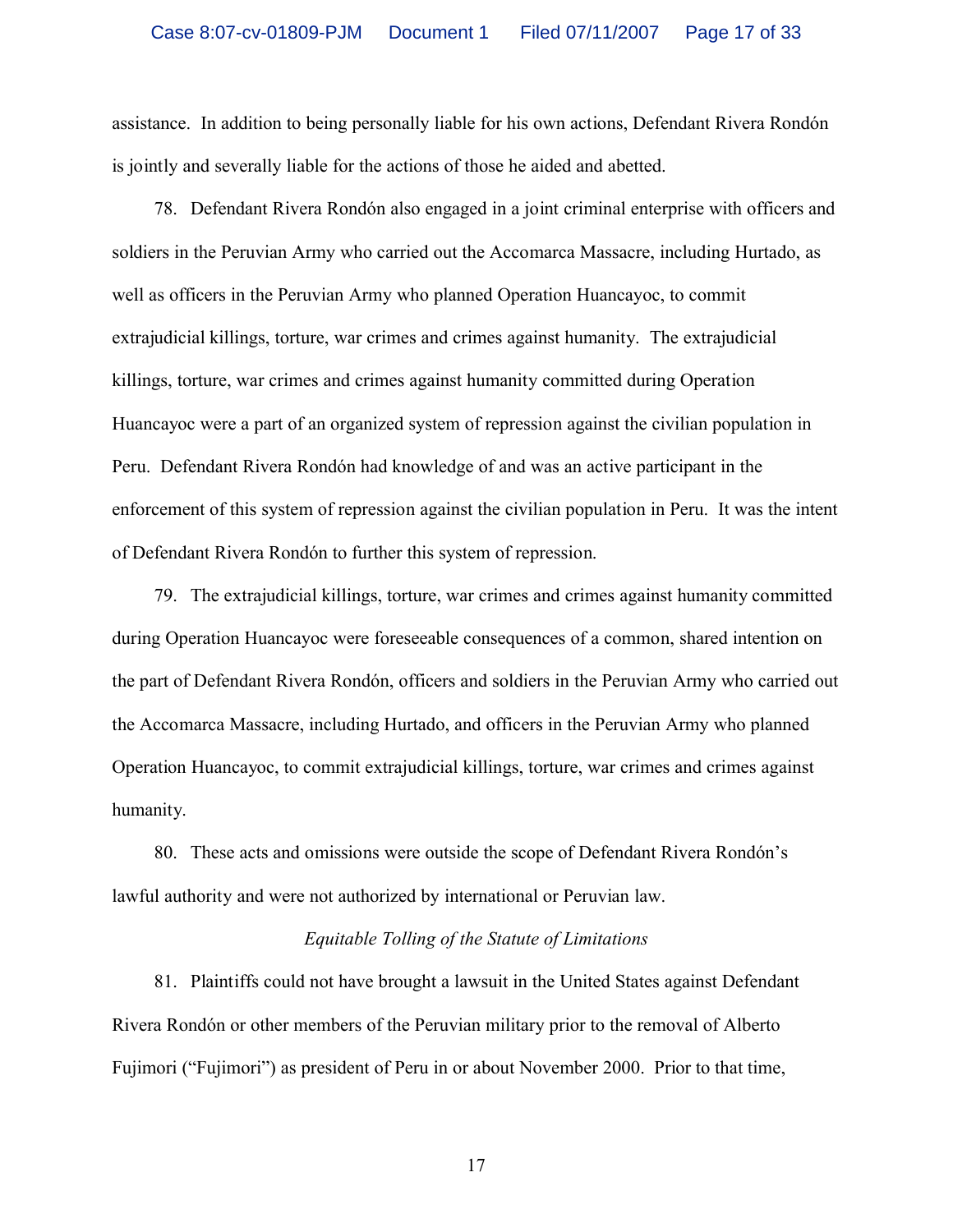Plaintiffs, who reside in Peru, had a reasonable fear of reprisals against themselves and members of their families residing in Peru, which served as an insurmountable deterrent to such action. Also, until November 2000, it would not have been possible to safely conduct investigation and discovery in Peru in support of such a case.

82. From about 1985 to 1990, including at the time of the Accomarca Massacre, Alan García served as president of Peru. Throughout his presidency, Peruvian government forces, and in particular the Peruvian Army, continued to commit widespread and systematic human rights abuses against the civilian population of Peru. Government forces abducted, tortured and disappeared suspected "subversives" and murdered civilians in military operations. These abuses continued to be committed throughout the department of Ayacucho. For example, in or about May 1988, Peruvian Army soldiers murdered approximately 30 civilians in the town of Cayara.

83. Even after information about the Accomarca Massacre became public, Defendant Rivera Rondón was promoted within the Peruvian Army. In or about 1989, he was promoted to Captain.

84. In or about 1990, Fujimori was elected president of Peru. Widespread and systematic human rights abuses against civilians continued during his presidency. In or about 1992, Fujimori declared a "self-coup," closing down Congress, purging the judiciary and suspending the constitution. Fujimori's government then enacted a series of "anti-terrorism" laws that provided virtually no due process protections. These laws also provided greater power to the military and intelligence services.

85. Between 1990 and 2000, government forces and death squads continued to commit widespread killings. In or about November 1991, members of the Peruvian Army Intelligence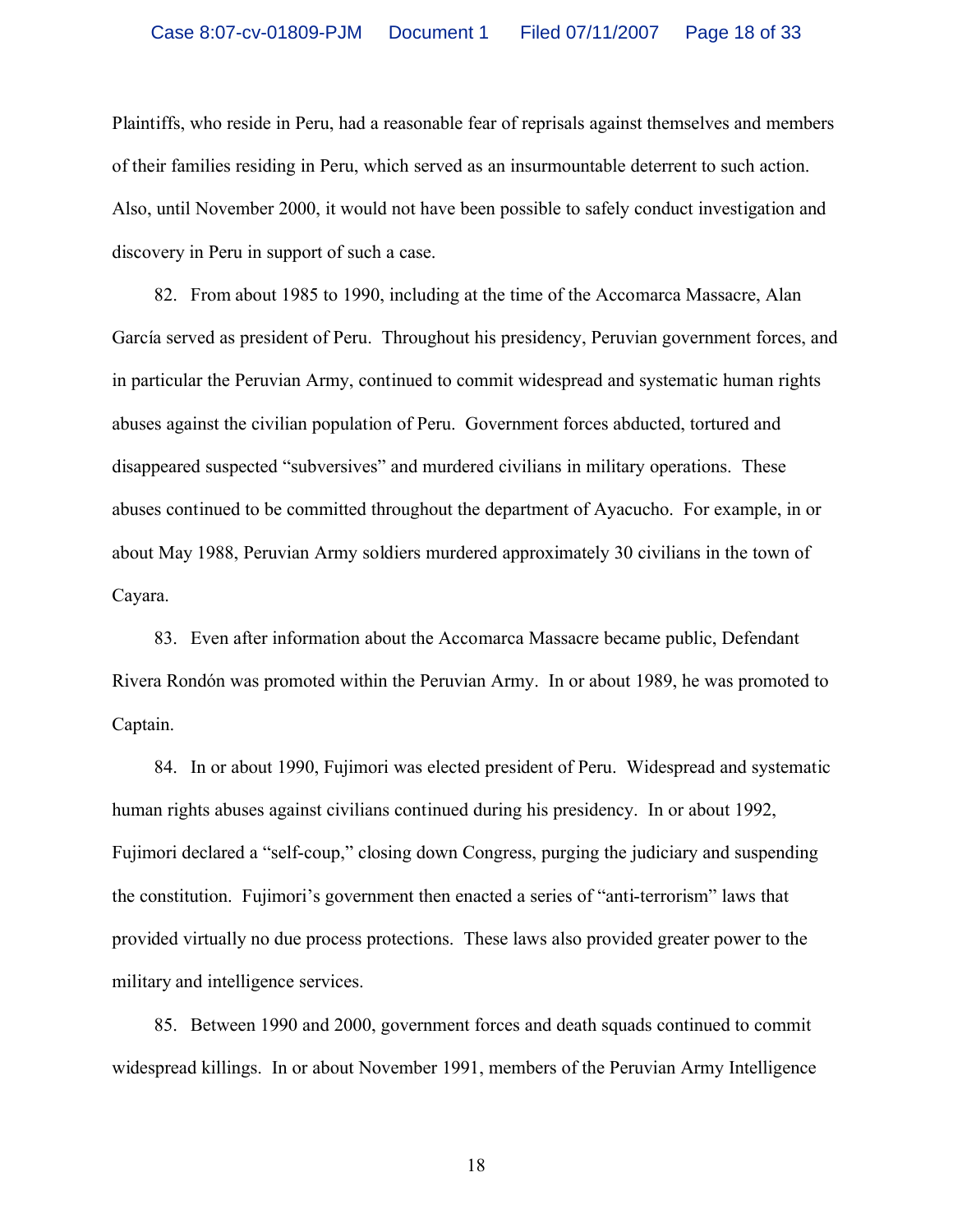Service ("SIE") killed approximately 15 people in the Barrios Altos Massacre. In or about July 1992, in what came to be known as the La Cantuta Massacre, members of the SIE and another Peruvian Army intelligence service, DINTE, abducted approximately ten people, murdered them and buried their bodies in common graves. The perpetrators of these massacres also belonged to a death squad known as Grupo Colina.

86. By approximately 1993, Plaintiffs both had moved to live in the Peruvian capital, Lima, where abuses were concentrated at that time. Government forces continued to abduct, torture and disappear civilians. Many abuses were carried out by the National Intelligence Service ("SIN"), which was headed by Vladimiro Montesinos ("Montesinos") from about 1990 to 2000. Montesinos was also connected to the activities of Grupo Colina.

87. In or about 1995, Fujimori's government passed a sweeping law that granted amnesty to all members of the military and police for actions taken as part of the "fight against terrorism" dating back to May 1980.

88. Abuses continued in the late 1990s. In or about April 1997, Williams Zapata commanded a military unit that executed several hostage takers. Despite being the commander of the troops that carried out the executions, Williams Zapata was promoted in 1998 to Brigadier General.

89. Therefore, in light of Plaintiffs' reasonable fear of reprisals against themselves or members of their families residing in Peru and the impossibility of safely conducting investigation and discovery in Peru, the statute of limitations was tolled until the removal of Fujimori as President of Peru in November 2000.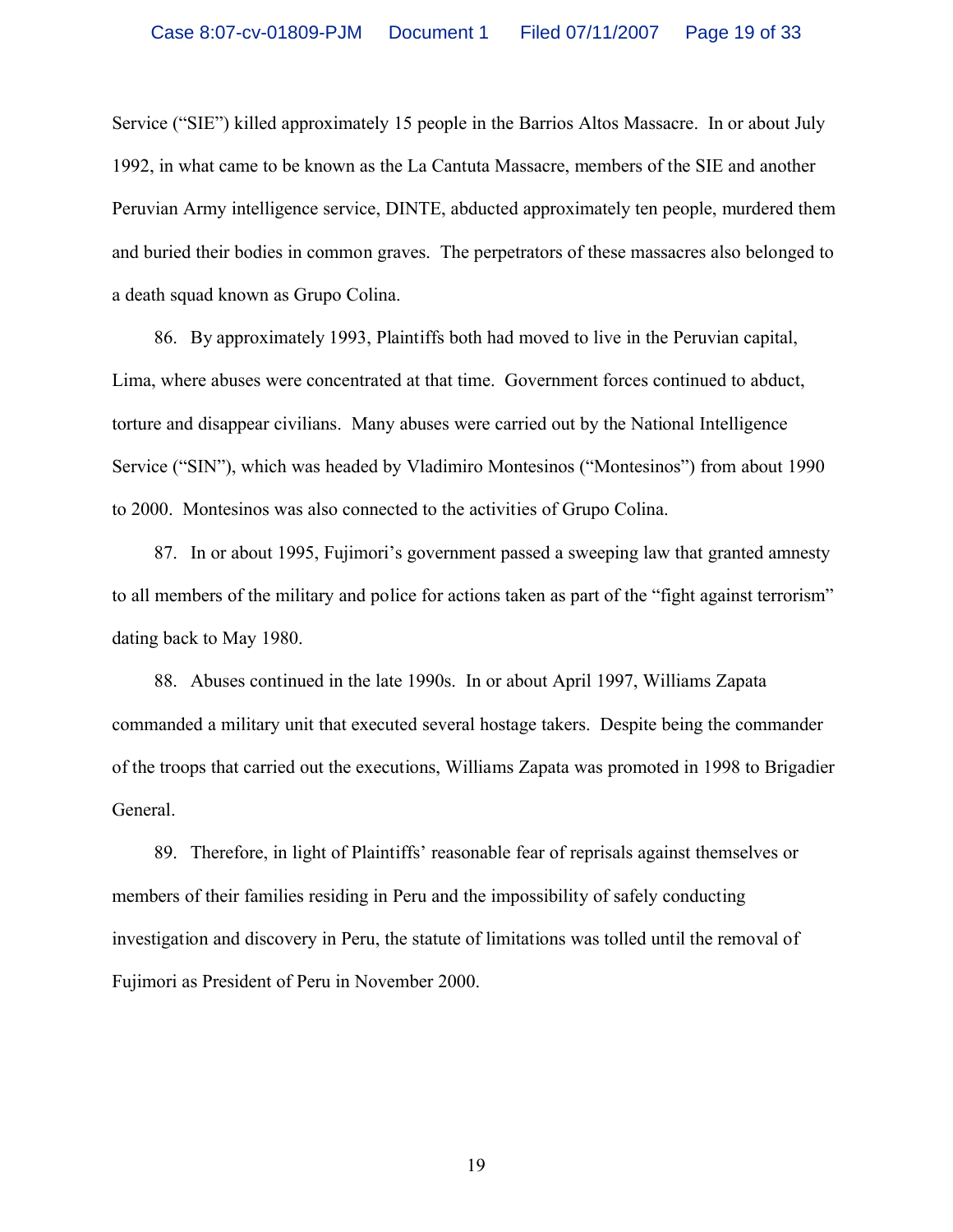#### *Absence of Remedies in Peru*

90. There are no adequate legal remedies available to Plaintiffs in Peru. Although there are criminal charges pending against Defendant Rivera Rondón in Peru based on his responsibility for the Accomarca Massacre, that case cannot proceed unless Defendant Rivera Rondón is physically present in Peru. Victims of the Accomarca Massacre, including Plaintiffs, are not entitled to civil compensation until the criminal case in civilian court results in a conviction against Defendant Rivera Rondón.

91. In or about October 1985, the Peruvian Senate commission published its report concluding that 69 people were killed in the Accomarca Massacre and that the murders were common crimes, not military crimes, and should therefore be investigated and prosecuted in a civilian court. Around the same time, both government prosecutors and military authorities opened their own investigations. Despite the Peruvian Senate commission's conclusions, the Peruvian Supreme Court eventually ruled that the case was solely within the jurisdiction of the military justice system because the killings occurred inside the emergency zone and were perpetrated by members of the Peruvian Army.

92. Once the military gained exclusive control over the case, military authorities failed to sufficiently punish those responsible for the Accomarca Massacre, including Defendant Rivera Rondón, and they left the victims of the massacre without adequate remedies. Victims of human rights abuses are not permitted to seek compensation through the military justice system.

93. In or about 1987, two years after the Accomarca Massacre, a military court absolved Defendant Rivera Rondón and others on the charge of homicide because the court found that the killing of civilians by members of the military could not be charged as homicide in the military justice system. Only Hurtado was convicted of a lesser charge of "abuse of authority" and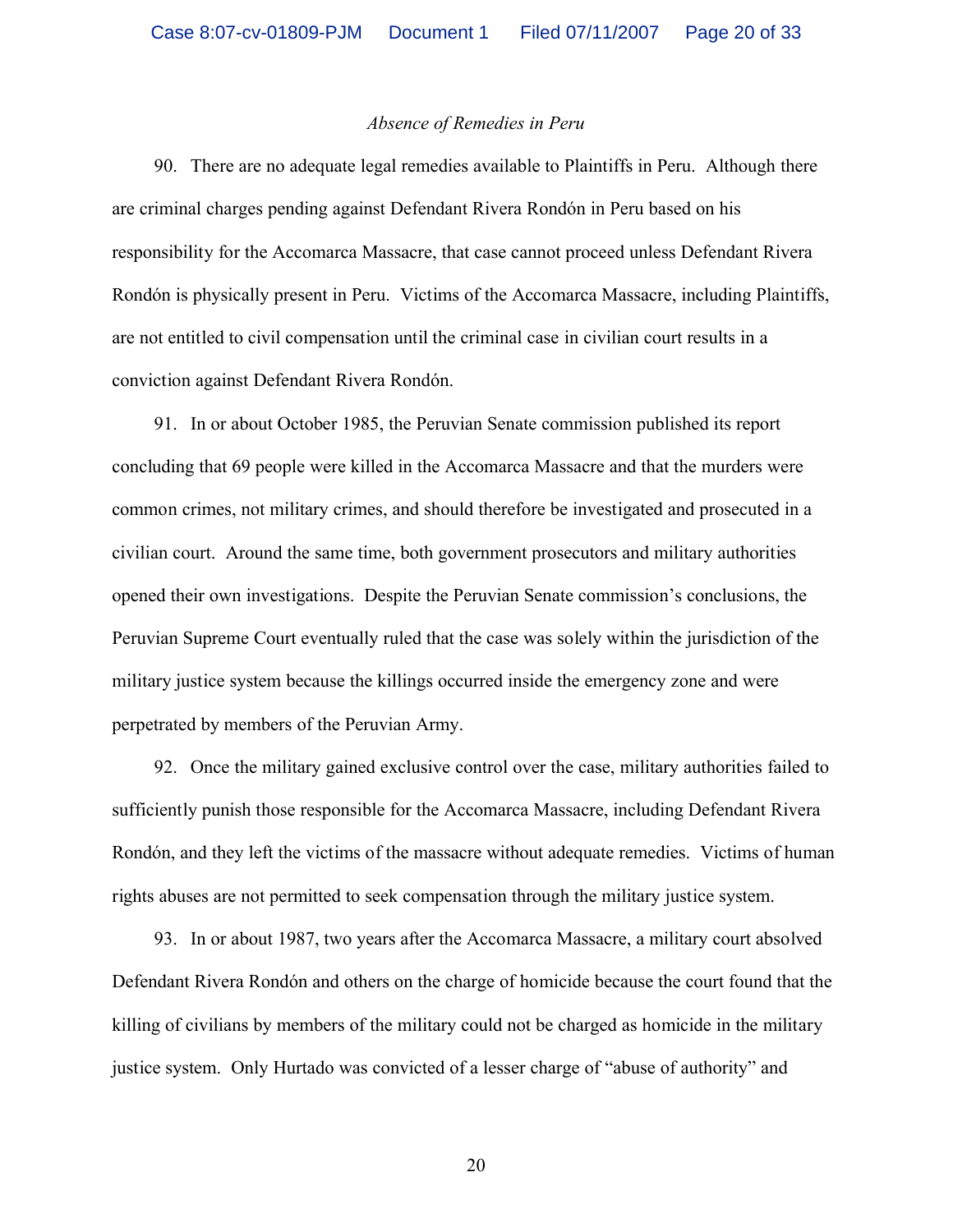sentenced to four years in prison. Defendant Rivera Rondón and the other defendants were absolved of all charges.

94. The court's 1987 ruling was thrown out by the Supreme Council for Military Justice. In or about 1989 the lower military court again dismissed the charges against all the defendants except Hurtado.

95. Defendant Rivera Rondón was promoted within the Peruvian Army. In or about 1989, he was promoted to Captain.

96. In or about 1992, the lower military court again convicted Hurtado only of the lesser charge of abuse of authority and sentenced him to six years in prison.

97. In or about 1995, Fujimori's government passed a sweeping law that granted amnesty to all members of the military and police for actions taken as part of the "fight against terrorism" dating back to May 1980.

98. Other officers responsible for the Accomarca Massacre, including Williams Zapata, continued to be promoted. Williams Zapata remains on active duty as a General. He is currently the chief of Peru's delegation to the Inter-American Defense Board in Washington, D.C.

99. In or about 2001, the Inter-American Court of Human Rights declared Peru's amnesty law invalid.

100. In or about 2005, Peruvian prosecutors filed murder charges in civilian court against Defendant Rivera Rondón, Hurtado, Williams Zapata and several other officers responsible for the Accomarca Massacre. Prosecutors also filed charges against Alan García, who was president of Peru at the time of the Accomarca Massacre.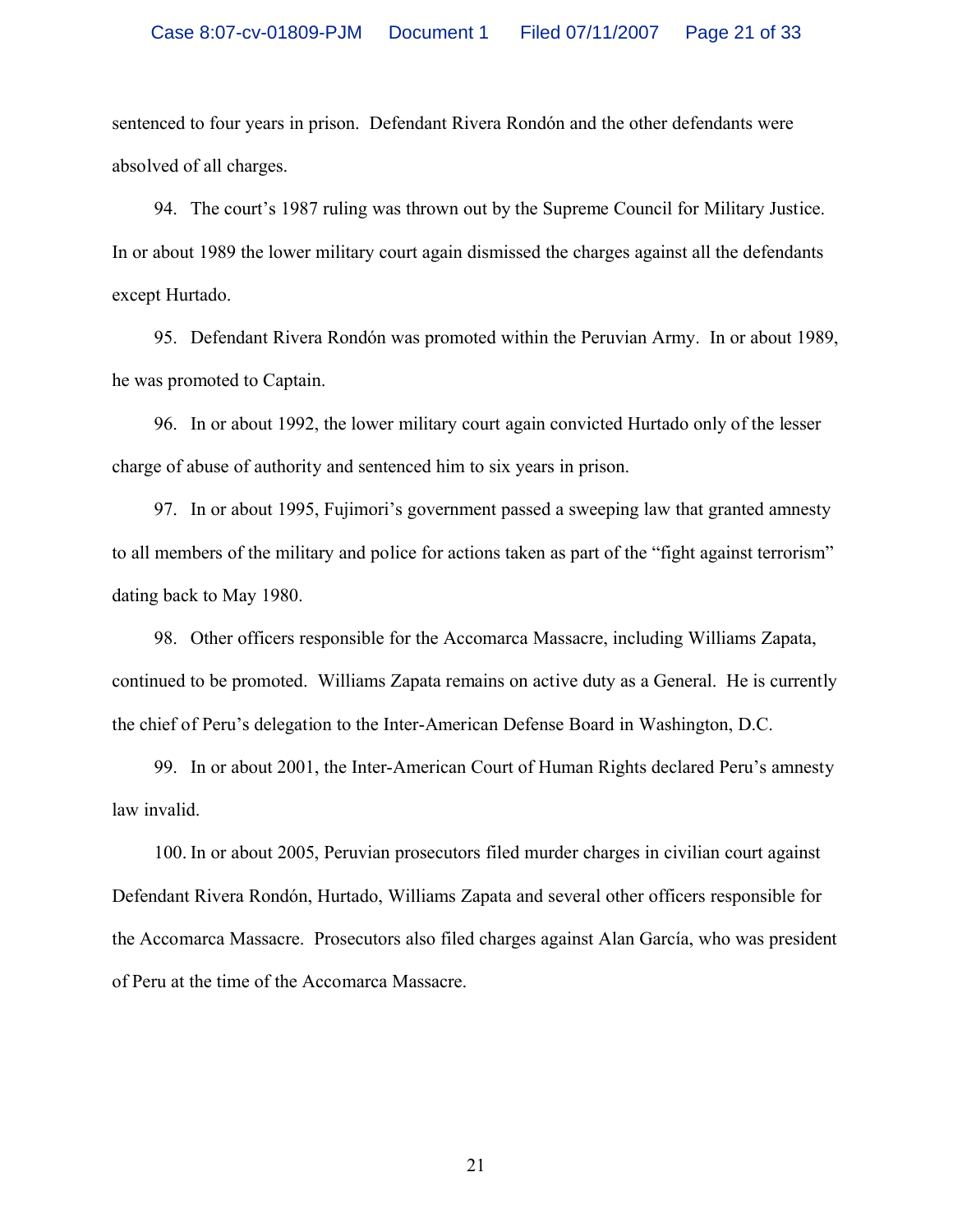101. In or about June 2005, the Third Supraprovincial Criminal Court threw out the charges against Alan García. In the same ruling, the court opened an investigation against 29 officers, including Defendant Rivera Rondón, Hurtado and Williams Zapata, and ordered their arrests.

102. On or about July 4, 2006, Alan García was elected again as president of Peru. He currently remains president of Peru.

103. Under Peruvian law, the criminal cases in civilian court against Defendant Rivera Rondón and Hurtado cannot proceed while they are outside Peru.

104. Under Peruvian law, victims of human rights abuses, including Plaintiffs, are not entitled to civil compensation until a criminal case in a civilian court results in a conviction against a defendant. Therefore, Plaintiffs cannot seek civil compensation against Defendant Rivera Rondón in Peru while he is in the United States.

105. In light of these circumstances, there are no adequate and available remedies for Plaintiffs to exhaust in Peru.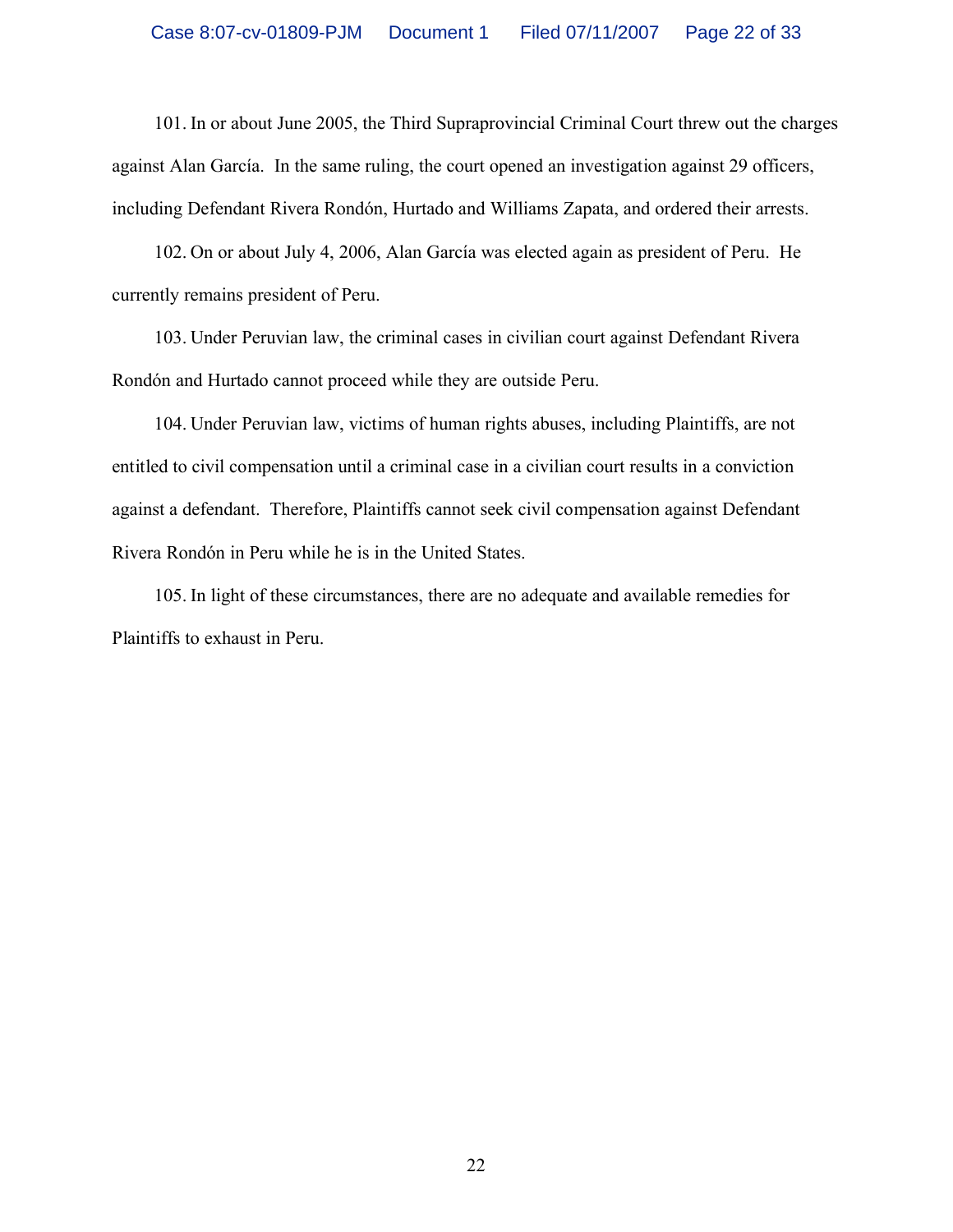## **FIRST CLAIM FOR RELIEF** *(Extrajudicial Killing)*

106. Plaintiffs re-allege and incorporate by reference the allegations set forth in paragraphs 1 through 103 as if fully set forth herein.

107. The killings of Decedents Silvestra Lizarbe Solis, Gerardo Ochoa Lizarbe, Victor Ochoa Lizarbe, Ernestina Ochoa Lizarbe, Celestino Ochoa Lizarbe and Edwin Ochoa Lizarbe (mother and siblings of Plaintiff Teófila Ochoa) and of Decedents Fortunata Baldeón Gutiérrez and Edgar Pulido Baldeón (mother and brother of Cirila Pulido) constitute extrajudicial killings as defined by the Torture Victim Protection Act, Pub. L. No. 102-256, 106 Stat. 73 (1992) (codified at 28 U.S.C. § 1350 Note). Additionally, the killings constitute "tort[s] … committed in violation of the law of nations or a treaty of the United States" under the Alien Tort Statute, 28 U.S.C. §1350, in that they were in violation of customary international law prohibiting extrajudicial killings as reflected, expressed, defined and codified in multilateral treaties and other international instruments, international and domestic judicial decisions, and other authorities.

108. The killings were not authorized by a judgment pronounced by a regularly constituted court affording all the judicial guarantees which are recognized as indispensable by civilized peoples.

109. Defendant Rivera Rondón engaged in a joint criminal enterprise with, conspired with, and/or aided and abetted officers and soldiers in the Peruvian Army who carried out the Accomarca Massacre, including Hurtado, as well as officers in the Peruvian Army who planned Operation Huancayoc, to commit the killings.

110. Defendant Rivera Rondón's acts or omissions described above, and the acts committed by officers and soldiers in the Peruvian Army who carried out the Accomarca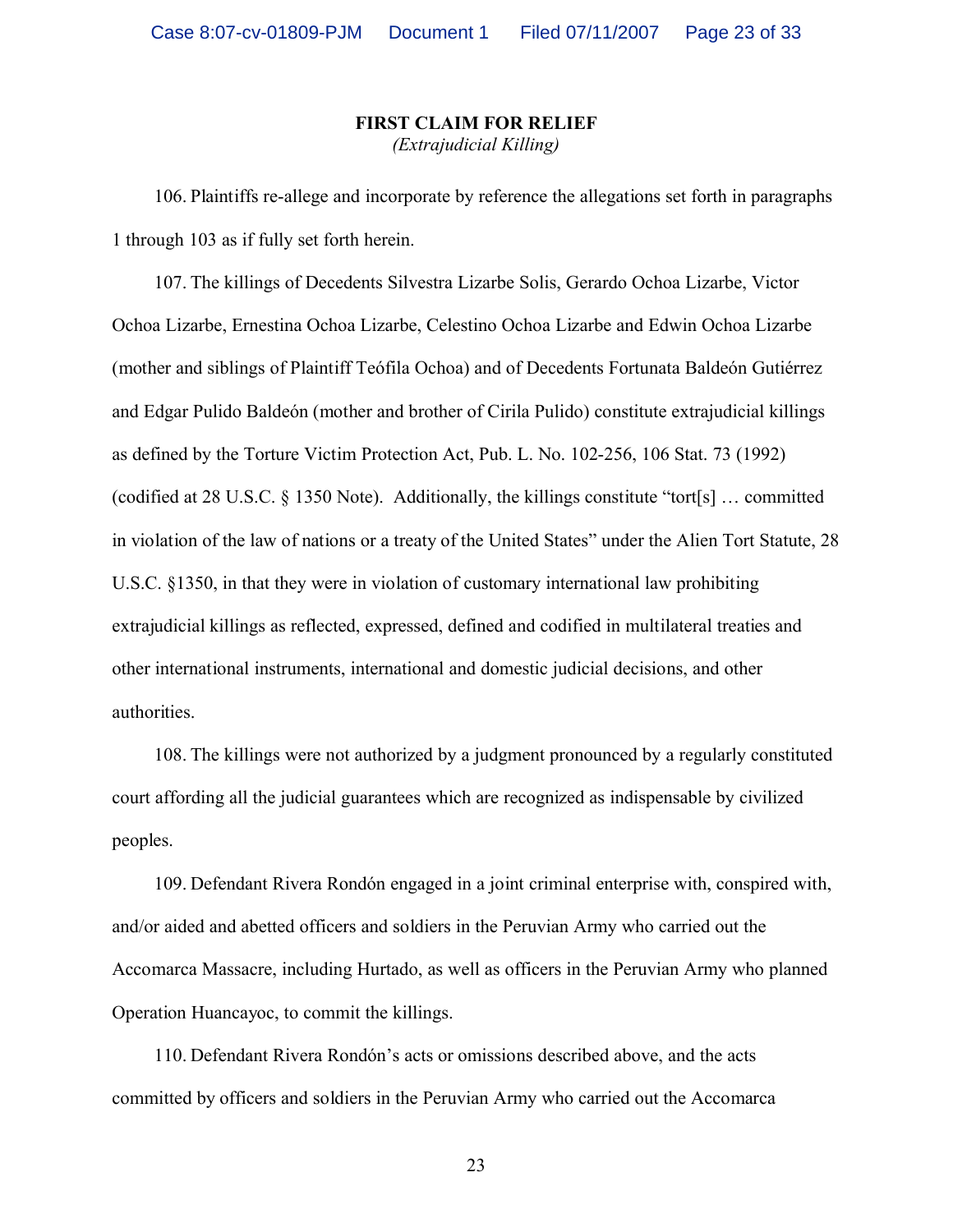Massacre, including Hurtado, as well as officers in the Peruvian Army who planned Operation Huancayoc, caused the killings, and caused Plaintiffs to suffer severe mental pain and suffering.

111. Defendant Rivera Rondón's acts or omissions described above, and the acts committed by officers and soldiers in the Peruvian Army who carried out the Accomarca Massacre, including Hurtado, as well as officers in the Peruvian Army who planned Operation Huancayoc, were committed under actual or apparent authority or color of law of the government of Peru.

112. As a result of these killings, Plaintiffs, in their individual capacities and in their capacities as personal representatives of the estates of their decedent relatives, are entitled to damages in an amount to be determined at trial.

113. Defendant Rivera Rondón's acts or omissions were deliberate, willful, intentional, wanton, malicious and oppressive, and should be punished by an award of punitive damages in an amount to be determined at trial.

### **SECOND CLAIM FOR RELIEF** (*Torture of Plaintiffs*)

114. Plaintiffs re-allege and incorporate by reference the allegations set forth in paragraphs 1 through 113 as if fully set forth herein.

115. The acts described herein, namely subjecting Plaintiffs to the threat of imminent death or the threat that other individuals would imminently be subjected to death or severe physical pain or suffering, constitute torture as defined by the Torture Victim Protection Act, Pub. L. No. 102-256, 106 Stat. 73 (1992) (codified at 28 U.S.C. §1350 note). Additionally, they constitute "tort[s] … committed in violation of the law of nations or a treaty of the United States" under the Alien Tort Statute, 28 U.S.C. §1350, in that they were in violation of customary international law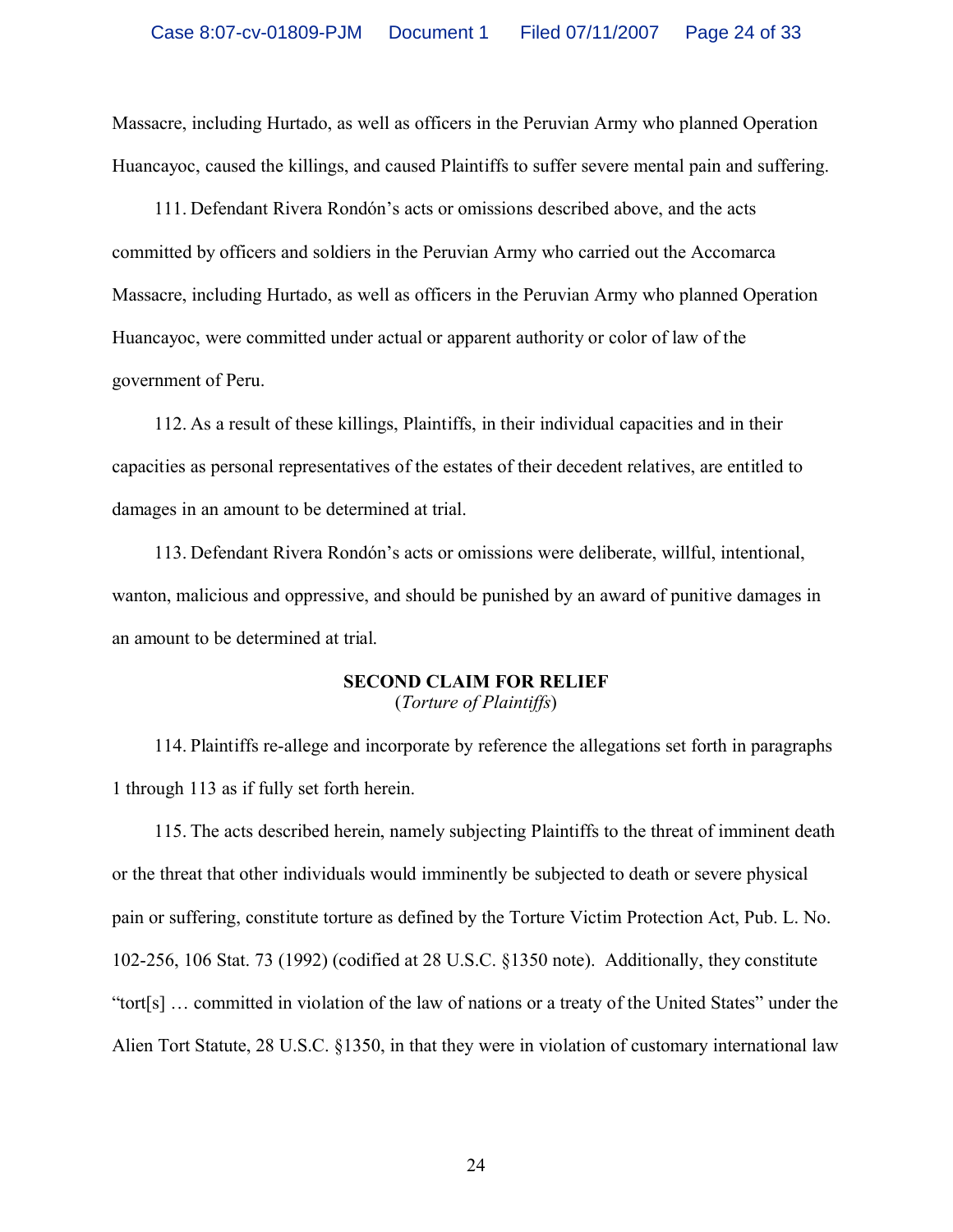prohibiting torture as reflected, expressed, defined and codified in multilateral treaties and other international instruments, international and domestic judicial decisions, and other authorities.

116. The acts described herein were inflicted deliberately and intentionally for purposes that include, among others, punishing Plaintiffs for acts that Plaintiffs or third persons were suspected of having committed, intimidating or coercing Plaintiffs or third persons, or discriminating against Plaintiffs.

117. The torture of Plaintiffs did not arise from and was not inherent in or incidental to lawful sanctions.

118. At the time these acts occurred, Plaintiffs were in the custody or physical control of Defendant Rivera Rondón and/or his co-conspirators.

119. Defendant Rivera Rondón engaged in a joint criminal enterprise with, conspired with, and/or aided and abetted officers and soldiers in the Peruvian Army who carried out the Accomarca Massacre, including Hurtado, as well as officers in the Peruvian Army who planned Operation Huancayoc, to commit torture.

120. Defendant Rivera Rondón's acts or omissions described above, and the acts committed by officers and soldiers in the Peruvian Army who carried out the Accomarca Massacre, including Hurtado, as well as officers in the Peruvian Army who planned Operation Huancayoc, caused Plaintiffs to suffer severe physical and mental pain and suffering, including prolonged mental harm resulting from the threat of imminent death or the threat that other individuals would imminently be subjected to death or severe physical pain or suffering.

121. Defendant Rivera Rondón's acts or omissions described above, and the acts committed by officers and soldiers in the Peruvian Army who carried out the Accomarca Massacre, including Hurtado, as well as officers in the Peruvian Army who planned Operation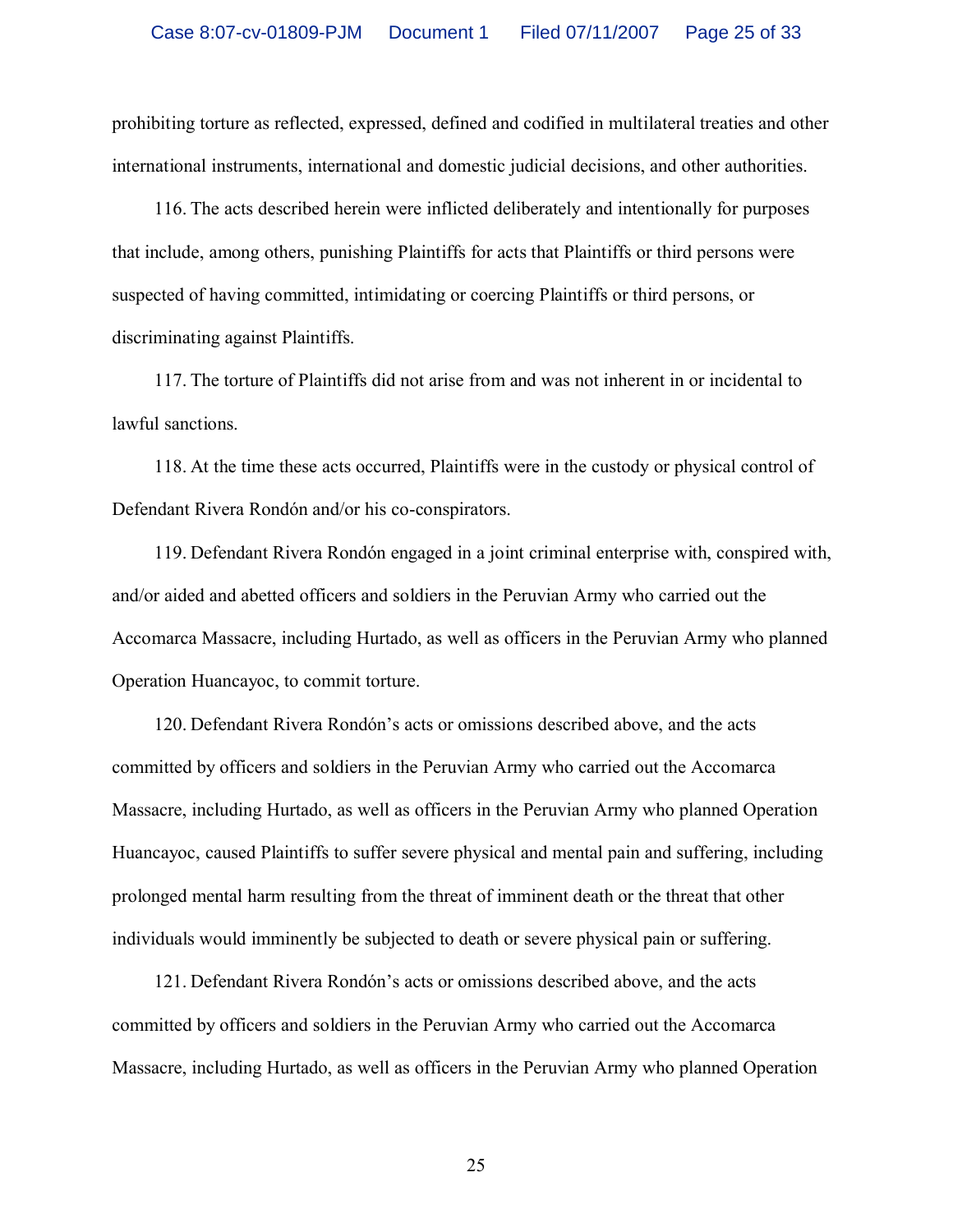Huancayoc, were committed under actual or apparent authority or color of law of the government of Peru.

122. As a result of their torture, Plaintiffs, in their individual capacities, are entitled to damages in an amount to be determined at trial.

123. Defendant Rivera Rondón's acts or omissions were deliberate, willful, intentional, wanton, malicious and oppressive, and should be punished by an award of punitive damages in an amount to be determined at trial.

#### **THIRD CLAIM FOR RELIEF** (*Torture of Decedents*)

124. Plaintiffs re-allege and incorporate by reference the allegations set forth in paragraphs 1 through 123 as if fully set forth herein.

125. The acts described herein, namely subjecting Decedents Silvestra Lizarbe Solis, Gerardo Ochoa Lizarbe, Victor Ochoa Lizarbe, Ernestina Ochoa Lizarbe, Celestino Ochoa Lizarbe and Edwin Ochoa Lizarbe (mother and siblings of Plaintiff Teófila Ochoa) and Decedents Fortunata Baldeón Gutiérrez and Edgar Pulido Baldeón (mother and brother of Cirila Pulido) to the threat of imminent death or the threat that other individuals would imminently be subjected to death or severe physical pain or suffering, constitute torture as defined by the Torture Victim Protection Act, Pub. L. No. 102-256, 106 Stat. 73 (1992) (codified at 28 U.S.C. §1350 note). Additionally, they constitute "tort[s] … committed in violation of the law of nations or a treaty of the United States" under the Alien Tort Statute, 28 U.S.C. §1350, in that they were in violation of customary international law prohibiting torture as reflected, expressed, defined and codified in multilateral treaties and other international instruments, international and domestic judicial decisions, and other authorities.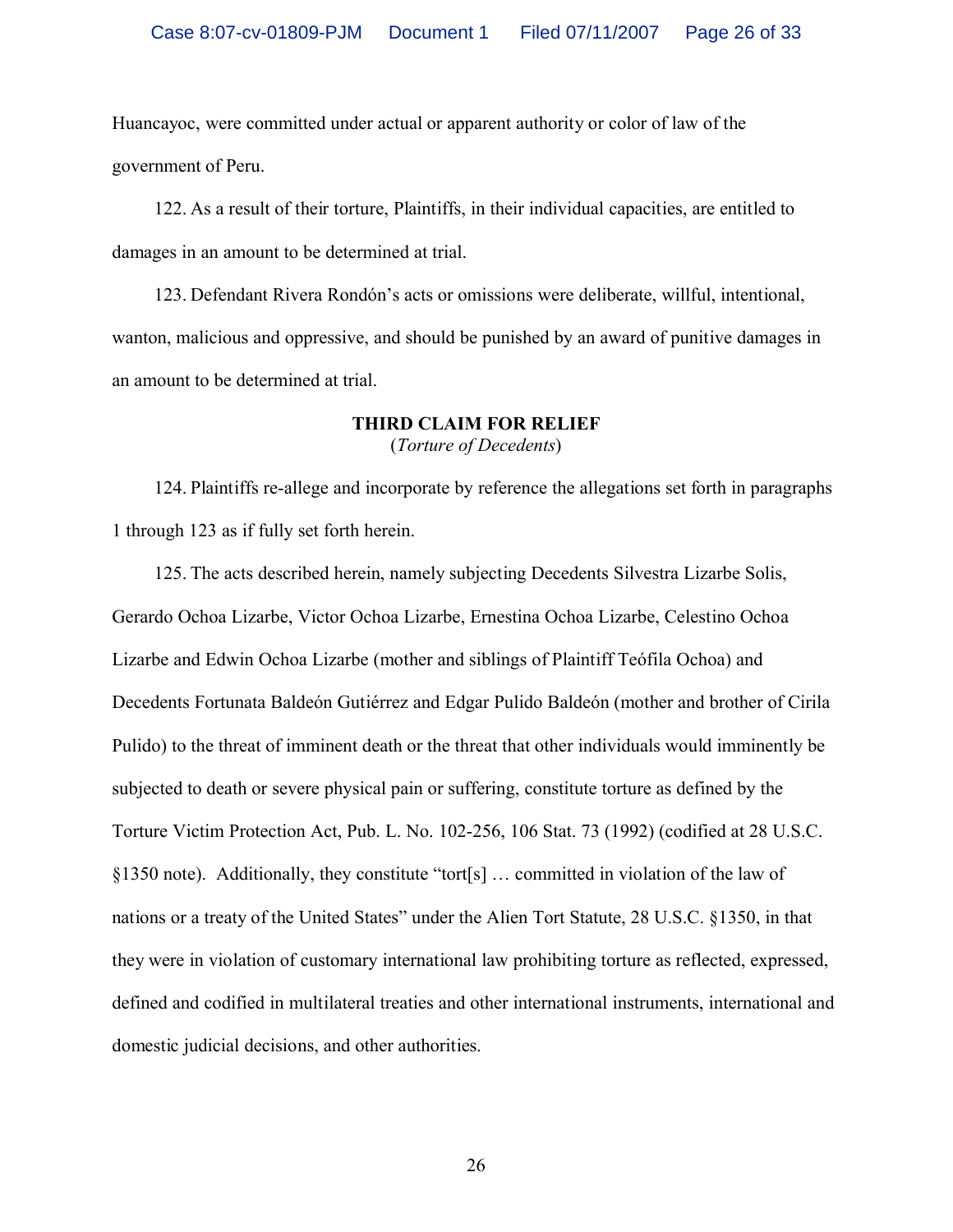126. The acts described herein were inflicted deliberately and intentionally for purposes that include, among others, punishing Decedents for acts that Decedents or third persons were suspected of having committed, intimidating or coercing Decedents or third persons, or discriminating against Decedents.

127. The torture of Decedents did not arise from and was not inherent in or incidental to lawful sanctions.

128. At the time these acts occurred, Decedents were in the custody or physical control of Defendant Rivera Rondón and/or his co-conspirators.

129. Defendant Rivera Rondón engaged in a joint criminal enterprise with, conspired with, and/or aided and abetted officers and soldiers in the Peruvian Army who carried out the Accomarca Massacre, including Hurtado, as well as officers in the Peruvian Army who planned Operation Huancayoc, to commit torture.

130. Defendant Rivera Rondón's acts or omissions described above, and the acts committed by officers and soldiers in the Peruvian Army who carried out the Accomarca Massacre, including Hurtado, as well as officers in the Peruvian Army who planned Operation Huancayoc, caused Decedents to suffer severe physical and mental pain and suffering, including prolonged mental harm resulting from the threat of imminent death or the threat that other individuals would imminently be subjected to death or severe physical pain or suffering.

131. Defendant Rivera Rondón's acts or omissions described above, and the acts committed by officers and soldiers in the Peruvian Army who carried out the Accomarca Massacre, including Hurtado, as well as officers in the Peruvian Army who planned Operation Huancayoc, were committed under actual or apparent authority or color of law of the government of Peru.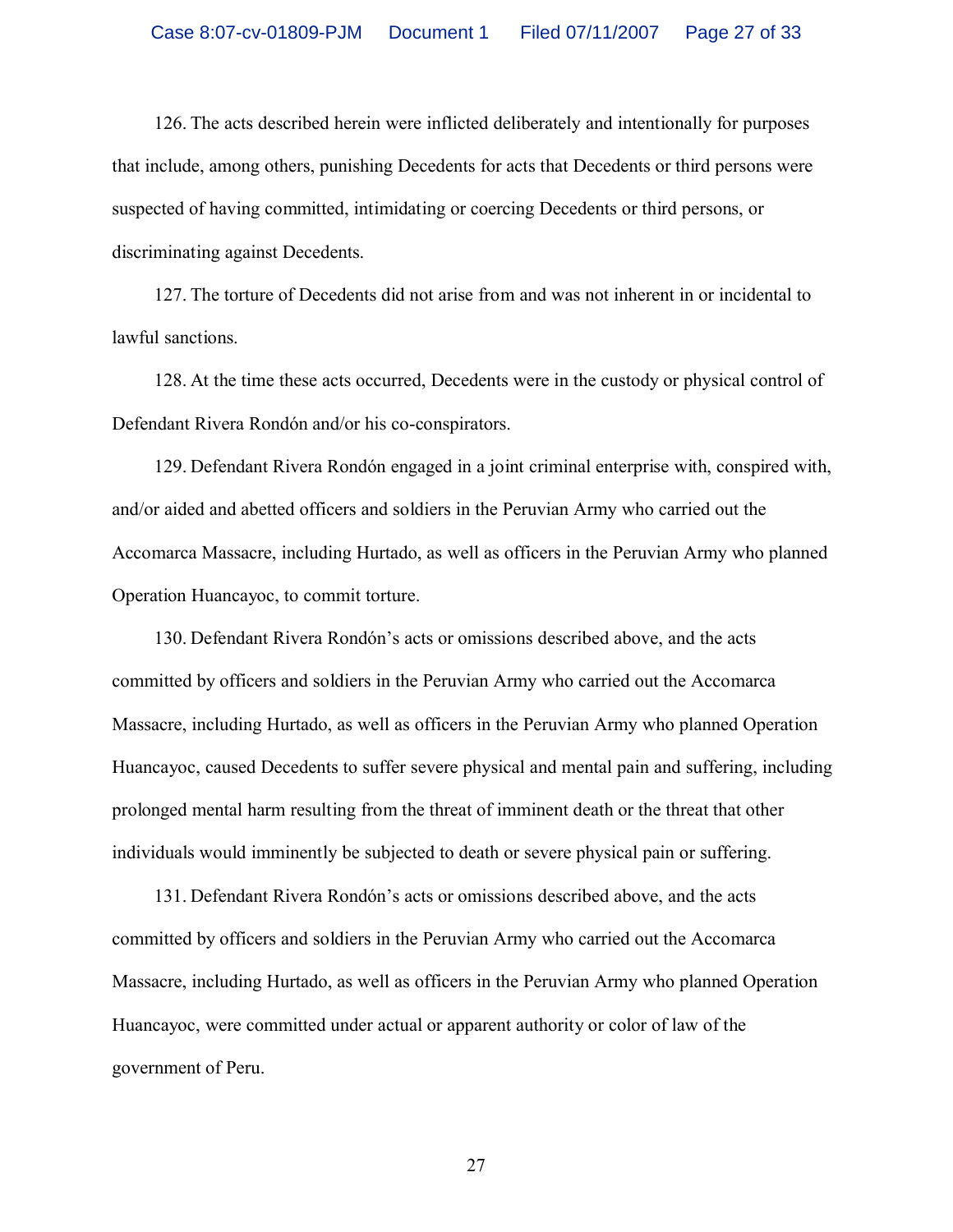132. As a result of the torture of Decedents, Plaintiffs, in their capacities as personal representatives of the estates of Decedents, are entitled to damages in an amount to be determined at trial.

133. Defendant Rivera Rondón's acts or omissions were deliberate, willful, intentional, wanton, malicious and oppressive, and should be punished by an award of punitive damages in an amount to be determined at trial.

#### **FOURTH CLAIM FOR RELIEF** (*War Crimes against Plaintiffs*)

134. Plaintiffs re-allege and incorporate by reference the allegations set forth in paragraphs 1 through 133 as if fully set forth herein.

135. The acts of torture against Plaintiffs constitute "tort[s] … committed in violation of the law of nations or a treaty of the United States" under the Alien Tort Statute, 28 U.S.C. §1350, in that they were in violation of customary international law prohibiting war crimes as reflected, expressed, defined and codified in multilateral treaties and other international instruments, international and domestic judicial decisions, and other authorities.

136. Defendant Rivera Rondón engaged in a joint criminal enterprise with, conspired with, and/or aided and abetted officers and soldiers in the Peruvian Army who carried out the Accomarca Massacre, including Hurtado, as well as officers in the Peruvian Army who planned Operation Huancayoc, to commit war crimes.

137. These acts were committed during and in connection with the armed conflict between the Peruvian government and Sendero Luminoso, which was an armed conflict not of an international character.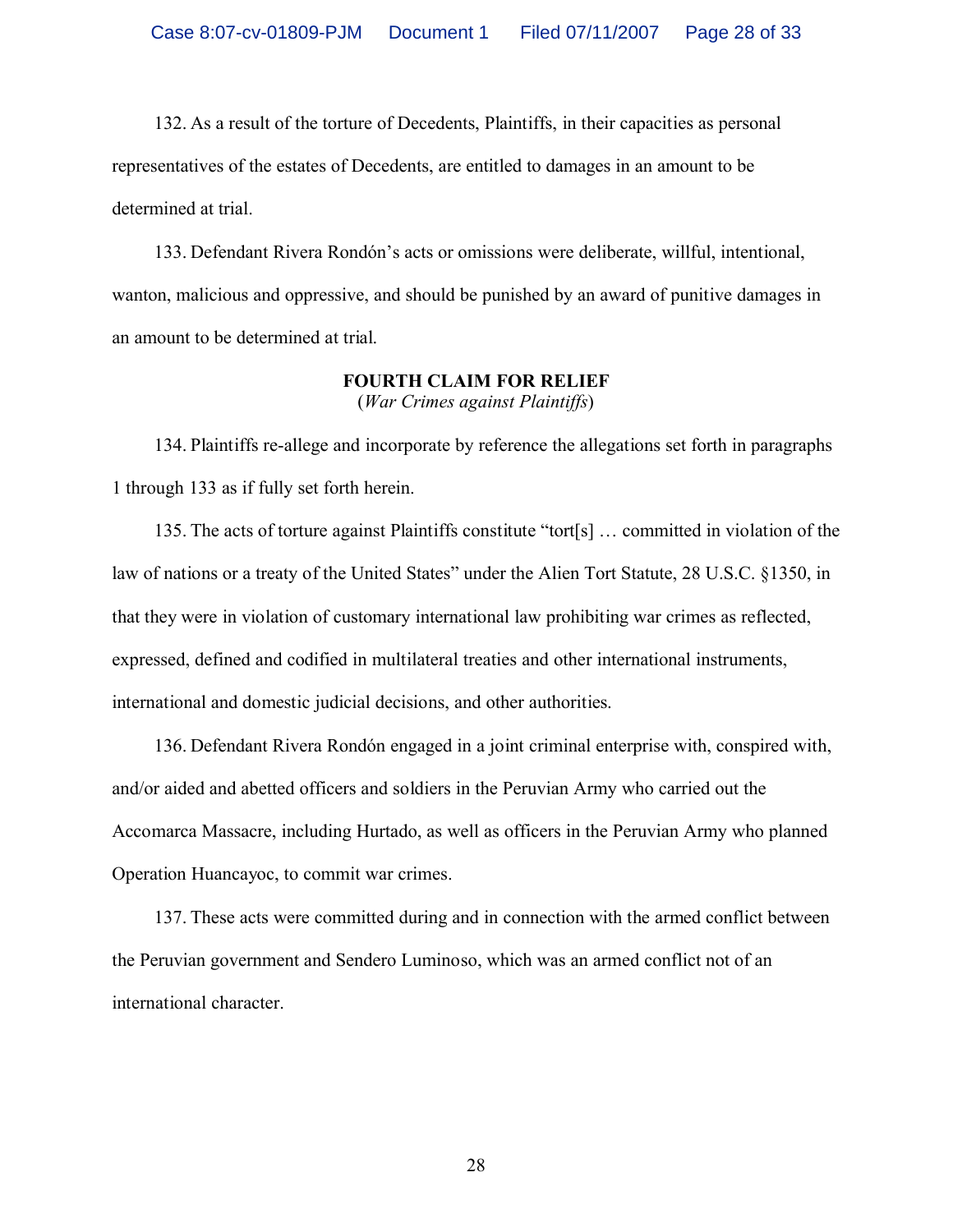138. Under Peruvian and international law, this armed conflict bound Defendant Rivera Rondón to follow the obligations of Common Article 3 of Geneva Conventions of 1949 and the customary norms of international law regarding internal armed conflicts.

139. As a result of these war crimes, Plaintiffs, in their individual capacities, are entitled to damages in an amount to be determined at trial.

140. Defendant Rivera Rondón's acts or omissions were deliberate, willful, intentional, wanton, malicious and oppressive, and should be punished by an award of punitive damages in an amount to be determined at trial.

# **FIFTH CLAIM FOR RELIEF**

(*War Crimes against Decedents*)

141. Plaintiffs re-allege and incorporate by reference the allegations set forth in paragraphs 1 through 140 as if fully set forth herein.

142. The killings and torture of Decedents Silvestra Lizarbe Solis, Gerardo Ochoa Lizarbe, Victor Ochoa Lizarbe, Ernestina Ochoa Lizarbe, Celestino Ochoa Lizarbe, Edwin Ochoa Lizarbe, Fortunata Baldeón Gutiérrez and Edgar Pulido Baldeón, constitute "tort[s] … committed in violation of the law of nations or a treaty of the United States" under the Alien Tort Statute, 28 U.S.C. §1350, in that they were in violation of customary international law prohibiting war crimes as reflected, expressed, defined and codified in multilateral treaties and other international instruments, international and domestic judicial decisions, and other authorities.

143. Defendant Rivera Rondón engaged in a joint criminal enterprise with, conspired with, and/or aided and abetted officers and soldiers in the Peruvian Army who carried out the Accomarca Massacre, including Hurtado, as well as officers in the Peruvian Army who planned Operation Huancayoc, to commit war crimes.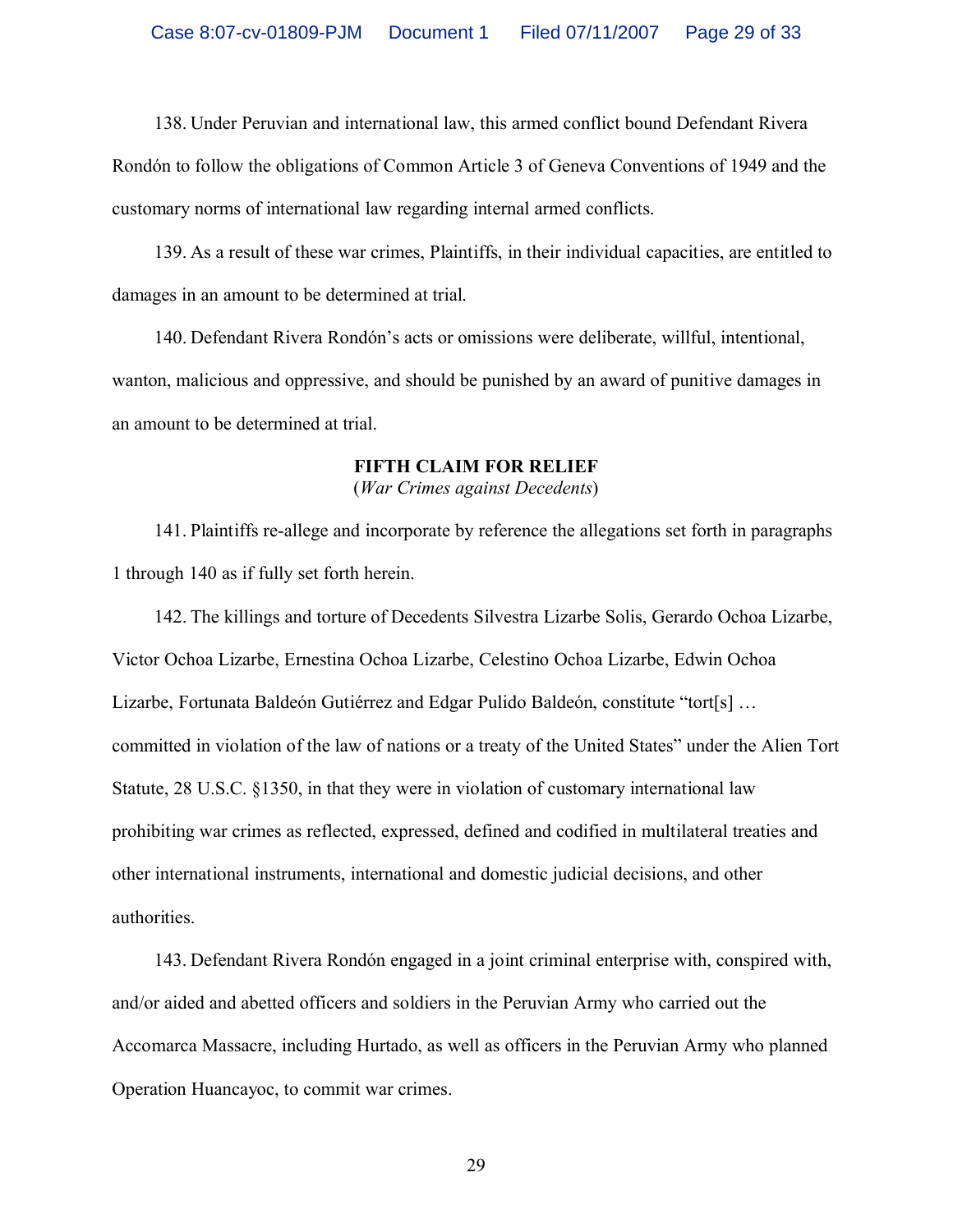144. These acts were committed during and in connection with the armed conflict between the Peruvian government and Sendero Luminoso, which was an armed conflict not of an international character.

145. Under Peruvian and international law, this armed conflict bound Defendant Rivera Rondón to follow the obligations of Common Article 3 of Geneva Conventions of 1949 and the customary norms of international law regarding internal armed conflicts.

146. As a result of these war crimes, Plaintiffs, in their capacities as personal representatives of the estates of Decedents, are entitled to damages in an amount to be determined at trial.

147. Defendant Rivera Rondón's acts or omissions were deliberate, willful, intentional, wanton, malicious and oppressive, and should be punished by an award of punitive damages in an amount to be determined at trial.

### **SIXTH CLAIM FOR RELIEF**

(*Crimes Against Humanity against Plaintiffs*)

148. Plaintiffs re-allege and incorporate by reference the allegations set forth in paragraphs 1 through 147 as if fully set forth herein.

149. The acts of torture against Plaintiffs were committed as part of a widespread or systematic attack against a civilian population. The acts constitute "tort[s] …committed in violation of the laws of nations or a treaty of the United States" under the Alien Tort Statute, 28 U.S.C. §1350, in that they were in violation of customary international law prohibiting crimes against humanity as reflected, expressed, defined and codified in multilateral treaties and other international instruments, international and domestic judicial decisions, and other authorities.

150. Defendant Rivera Rondón engaged in a joint criminal enterprise with, conspired with, and/or aided and abetted officers and soldiers in the Peruvian Army who carried out the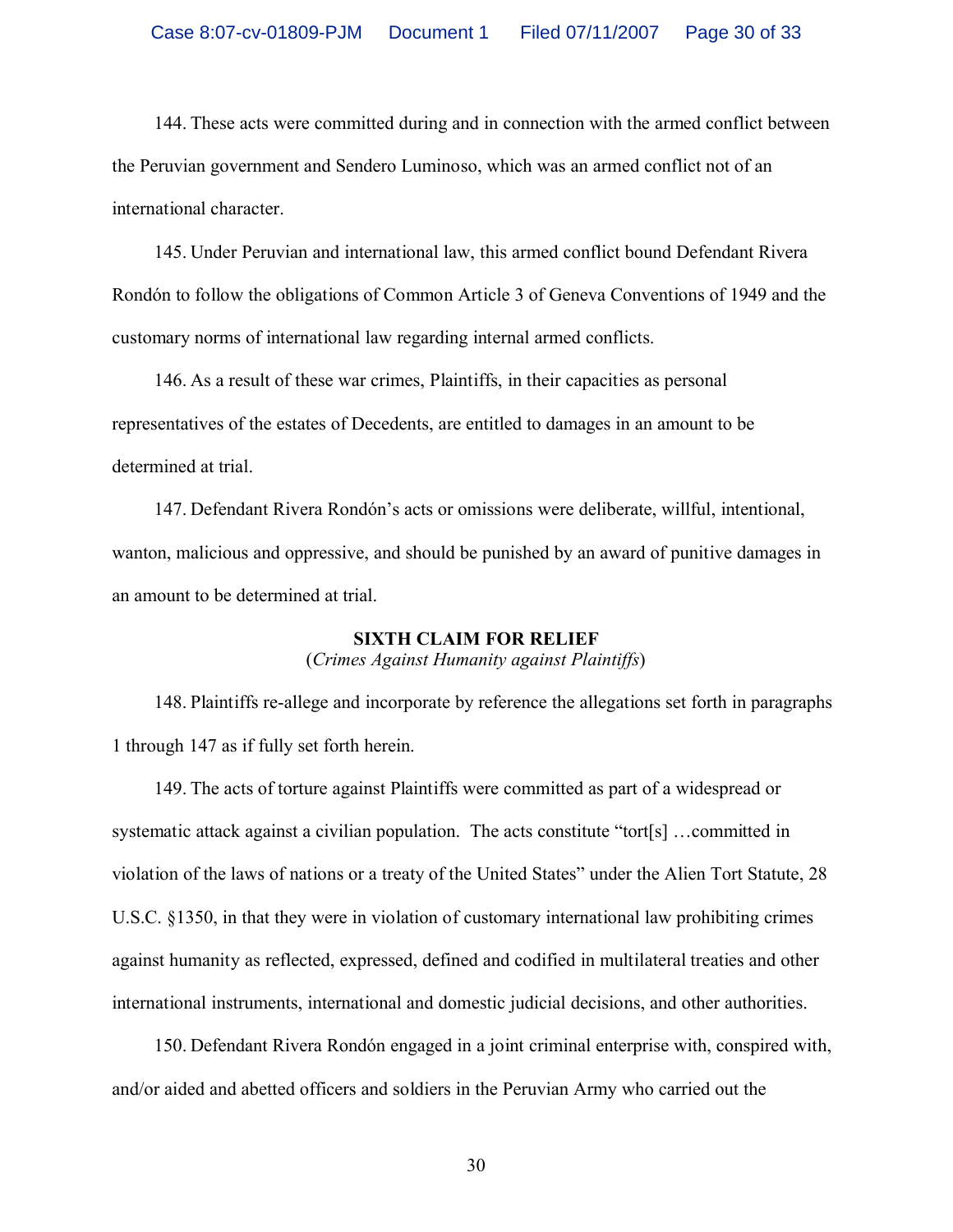Accomarca Massacre, including Hurtado, as well as officers in the Peruvian Army who planned Operation Huancayoc, to commit crimes against humanity.

151. As a result of these crimes against humanity, Plaintiffs, in their individual capacities, are entitled to damages in an amount to be determined at trial.

152. Defendant Rivera Rondón's acts or omissions were deliberate, willful, intentional, wanton, malicious and oppressive, and should be punished by an award of punitive damages in an amount to be determined at trial.

#### **SEVENTH CLAIM FOR RELIEF**

(*Crimes Against Humanity against Decedents*)

153. Plaintiffs re-allege and incorporate by reference the allegations set forth in paragraphs 1 through 152 as if fully set forth herein.

154. The killings and torture of Decedents Silvestra Lizarbe Solis, Gerardo Ochoa Lizarbe, Victor Ochoa Lizarbe, Ernestina Ochoa Lizarbe, Celestino Ochoa Lizarbe, Edwin Ochoa Lizarbe, Fortunata Baldeón Gutiérrez and Edgar Pulido Baldeón, were committed as part of a widespread or systematic attack against a civilian population. They constitute "tort[s] ... committed in violation of the laws of nations or a treaty of the United States" under the Alien Tort Statute, 28 U.S.C. §1350, in that they were in violation of customary international law prohibiting crimes against humanity as reflected, expressed, defined and codified in multilateral treaties and other international instruments, international and domestic judicial decisions, and other authorities.

155. Defendant Rivera Rondón engaged in a joint criminal enterprise with, conspired with, and/or aided and abetted officers and soldiers in the Peruvian Army who carried out the Accomarca Massacre, including Hurtado, as well as officers in the Peruvian Army who planned Operation Huancayoc, to commit crimes against humanity.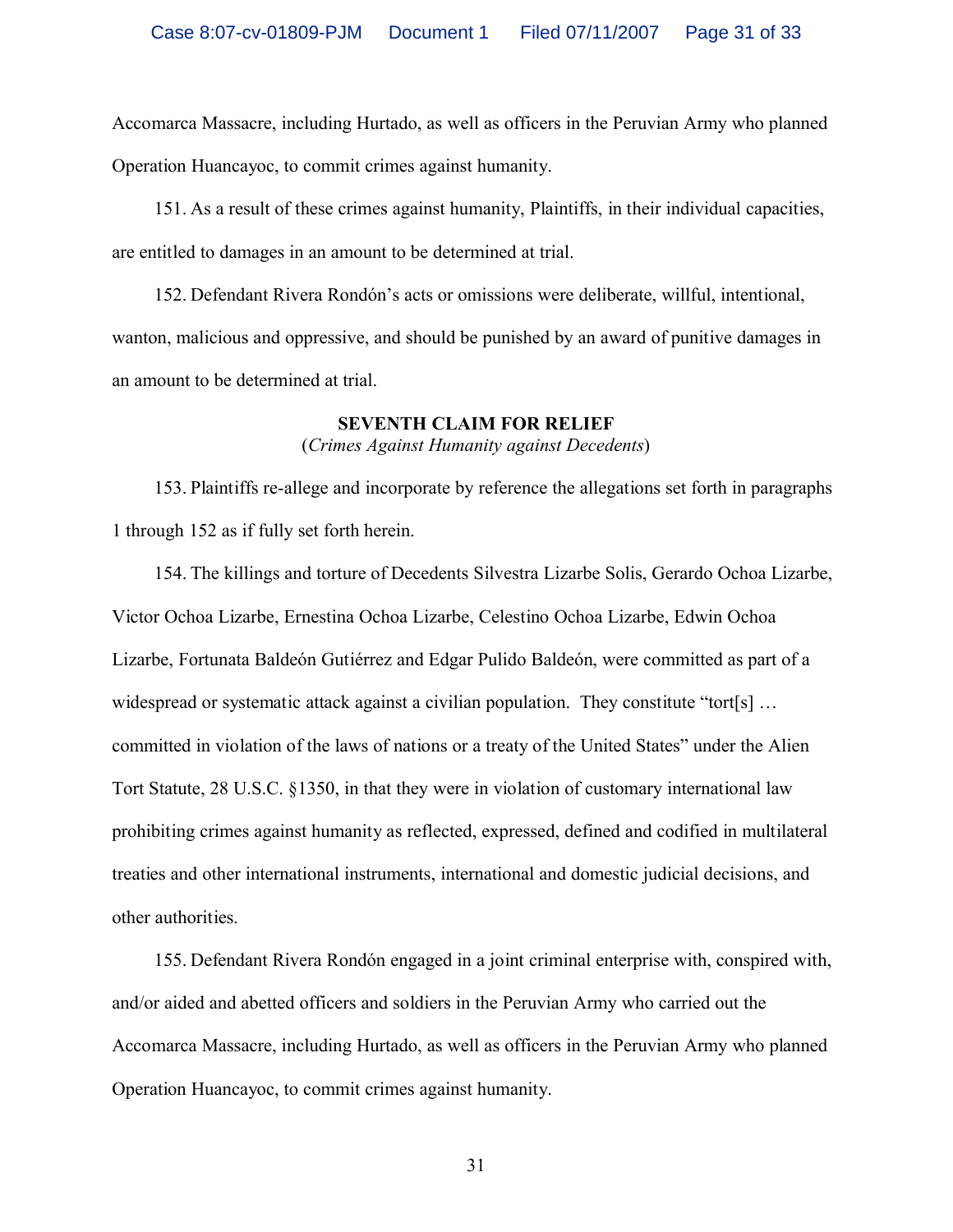156. As a result of these crimes against humanity, Plaintiffs, in their capacities as personal representatives of the estates of Decedents, are entitled to damages in an amount to be determined at trial.

157. Defendant Rivera Rondón's acts or omissions were deliberate, willful, intentional, wanton, malicious and oppressive, and should be punished by an award of punitive damages in an amount to be determined at trial.

## **PRAYER FOR RELIEF**

WHEREFORE, Plaintiffs pray for judgment against Defendant Rivera Rondón as follows:

- (a) For compensatory damages according to proof;
- (b) For punitive and exemplary damages according to proof;
- (c) For reasonable attorneys' fees and costs of suit, according to proof; and
- (d) For such other and further relief as the court may deem just and proper.

A jury trial is demanded on all issues.

Respectfully submitted,

/s/

Wade B. Wilson (Fed. Bar No. 15381) Mark N. Bravin (Pro Hac Vice pending) Thomas J. O'Brien (Pro Hac Vice pending) Morgan, Lewis & Bockius, LLP 1111 Pennsylvania Avenue, N.W. Washington, D.C. 20004 202.739.3000 202.739.3001 Facsimile wwilson@morganlewis.com mbravin@morganlewis.com to'brien@morganlewis.com